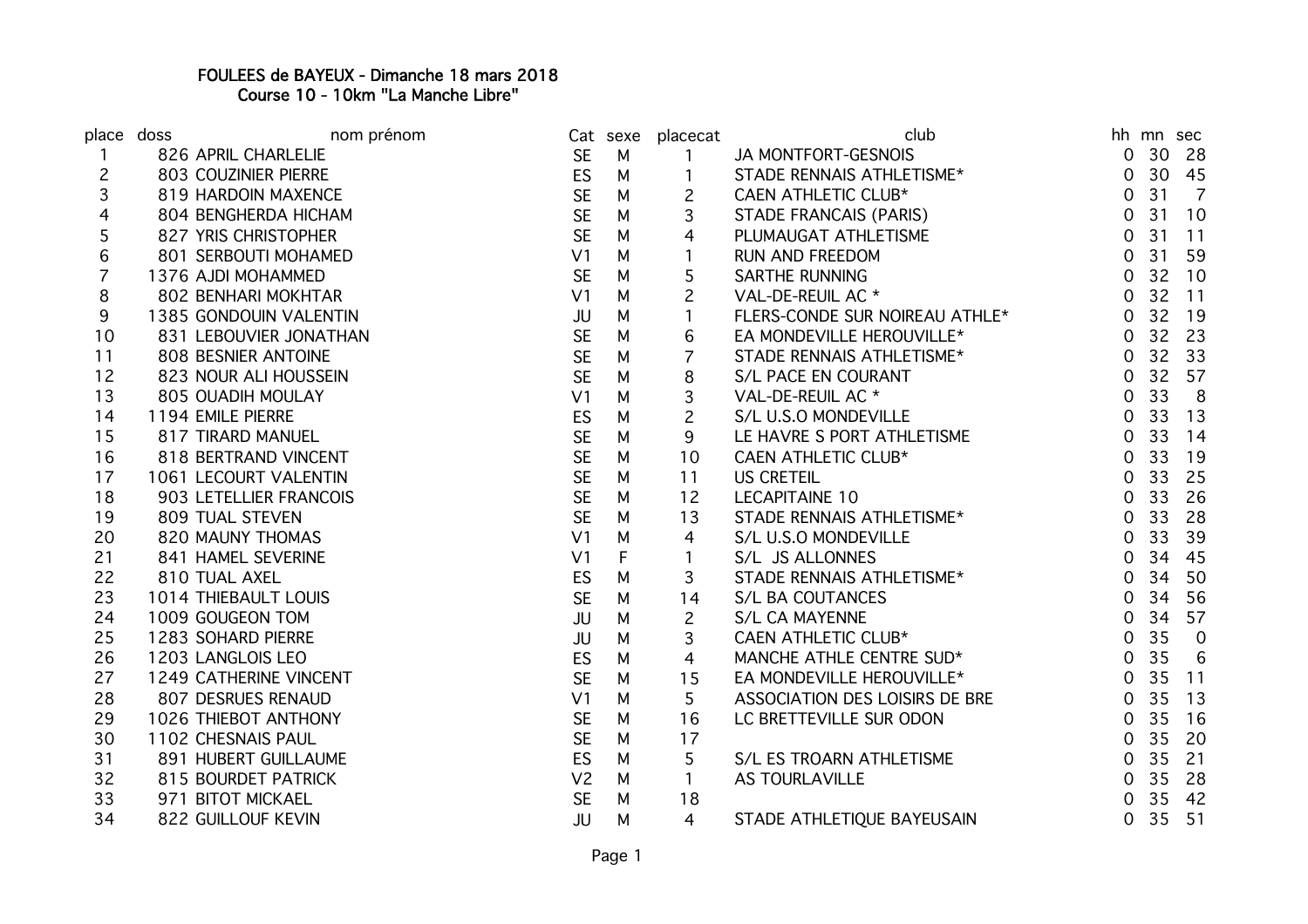| 35 | 825 LE RICHEUX PATRICK      | V <sub>2</sub> | M | $\overline{c}$ | EA MONDEVILLE HEROUVILLE*    | $\overline{0}$       | 35 53                    |
|----|-----------------------------|----------------|---|----------------|------------------------------|----------------------|--------------------------|
| 36 | 821 LECOQ PHILIPPE          | V <sub>2</sub> | M | 3              | <b>RENAULT TRUCKS 10</b>     | 35<br>$\overline{0}$ | 54                       |
| 37 | 1145 PHELIPPOT BATHISTE     | JU             | М | 5              | S/L U.S.O MONDEVILLE         | 35<br>$\overline{0}$ | 58                       |
| 38 | 811 BERNIER JOACKIM         | <b>SE</b>      | М | 19             | STADE RENNAIS ATHLETISME*    | 36<br>0              | $\overline{0}$           |
| 39 | 1241 FRANCOIS LAURENT       | V1             | М | 6              | BAYEUX JEANNE D ARC          | 36<br>0              | 9                        |
| 40 | 843 VICTOIRE-FERON BERENICE | <b>SE</b>      | F | 1              | S/L U.S.O MONDEVILLE         | 36<br>$\mathbf 0$    | 20                       |
| 41 | 806 BOSCHER FLORENT         | <b>SE</b>      | M | 20             | S/L U.S.O MONDEVILLE         | 36<br>0              | 20                       |
| 42 | 1271 RESTOUX MARTIN         | JU             | M | 6              | <b>USM VIRE</b>              | 36<br>0              | 26                       |
| 43 | 1204 LANGLOIS VALENTIN      | JU             | M | $\overline{7}$ | MANCHE ATHLE CENTRE SUD*     | 36<br>$\overline{0}$ | 52                       |
| 44 | 813 BAUDELLE HADRIEN        | <b>SE</b>      | M | 21             | STADE RENNAIS ATHLETISME*    | 36<br>$\overline{0}$ | 53                       |
| 45 | 1226 LETONDU STEPHANE       | <b>SE</b>      | M | 22             | STADE ATHLETIQUE BAYEUSAIN   | 36<br>$\overline{O}$ | 57                       |
| 46 | 1139 CHISTEL GUILLAUME      | <b>SE</b>      | M | 23             |                              | 37<br>$\overline{0}$ | $\overline{7}$           |
| 47 | 1273 RUAULT RICHARD         | JU             | M | 8              | <b>USM VIRE</b>              | 37<br>$\overline{0}$ | -9                       |
| 48 | 1884 LEMOUTON MARGAUX       | <b>SE</b>      | F | $\overline{c}$ | STADE SAINT-LO               | 37<br>$\overline{0}$ | 12                       |
| 49 | 1356 BAZIN EMMANUEL         | V1             | М | $\overline{7}$ | S/L SC HEROUVILLE ATHLETISME | 0.37                 | 13                       |
| 50 | 1362 RENARD THOMAS          | <b>SE</b>      | М | 24             | STADE RENNAIS ATHLETISME*    | 37<br>$\overline{0}$ | 15                       |
| 51 | 814 DUCHEMIN MICKAEL        | ES             | M | 6              | STADE RENNAIS ATHLETISME*    | 37<br>$\overline{0}$ | 41                       |
| 52 | 1315 MARION UGO             | JU             | M | 9              | <b>USM VIRE</b>              | 37<br>$\overline{0}$ | 49                       |
| 53 | 824 LABORDE MATHIEU         | <b>SE</b>      | M | 25             | EA MONDEVILLE HEROUVILLE*    | 37<br>$\overline{0}$ | 50                       |
| 54 | 1016 CHAMPIN JEREMIE        | <b>SE</b>      | M | 26             | LC BRETTEVILLE SUR ODON      | 37<br>$\overline{0}$ | 51                       |
| 55 | 955 FAUVEL NICOLAS          | <b>SE</b>      | M | 27             |                              | 37<br>$\overline{0}$ | 53                       |
| 56 | 861 DROUOT BRUNO            | V1             | M | 8              | <b>RIVA COURIR</b>           | 37<br>$\mathbf 0$    | 55                       |
| 57 | 1287 DENIEL MORGAN          | <b>SE</b>      | M | 28             |                              | 37<br>$\mathbf 0$    | 58                       |
| 58 | 907 GILLES LOIC             | <b>SE</b>      | M | 29             | LECAPITAINE 10               | 38<br>0              | $\overline{0}$           |
| 59 | 1386 ORANGE JEAN-FRANCOIS   | <b>SE</b>      | M | 30             | AS TOURLAVILLE               | 38<br>$\mathbf 0$    | $\overline{0}$           |
| 60 | 1111 LEFEVRE NICOLAS        | <b>SE</b>      | М | 31             |                              | 38<br>0              | 8                        |
| 61 | 1375 LEDARD PIERRICK        | <b>SE</b>      | M | 32             |                              | 38<br>0              | 8                        |
| 62 | 1116 LEHERPEUR MICKAËL      | <b>SE</b>      | М | 33             |                              | 38<br>0              | 38                       |
| 63 | 1178 FOLLIN THOMAS          | <b>SE</b>      | M | 34             | CAEN ATHLETIC CLUB*          | 38<br>0              | 38                       |
| 64 | 816 GUILLAIS JEROME         | V1             | M | 9              | COURIR POUR LES TRISOMIQUES  | 38<br>$\overline{0}$ | 46                       |
| 65 | 997 SEMELAGNE JEAN-LUC      | V <sub>1</sub> | M | 10             | CL COLOMBELLES               | 38<br>$\overline{0}$ | 46                       |
| 66 | 812 ARDISSON ETIENNE        | ES             | M | $\overline{7}$ | STADE RENNAIS ATHLETISME*    | 38<br>0              | 48                       |
| 67 | 1013 LEBATARD GUILLAUME     | ES             | M | 8              |                              | 38<br>$\mathbf 0$    | 49                       |
| 68 | 1246 MENOYOT SEBASTIEN      | V1             | M | 11             |                              | 38<br>$\mathbf 0$    | 51                       |
| 69 | 1918 LEBALLY ROMANE         | ES             | F | $\mathbf{1}$   |                              | 38<br>$\overline{0}$ | 52                       |
| 70 | 1232 FROGER FIRMIN          | JU             | M | 10             | STADE ATHLETIQUE BAYEUSAIN   | 38<br>$\overline{0}$ | 54                       |
| 71 | 1294 MARTRAGNY MAX          | JU             | M | 11             |                              | 38<br>$\overline{0}$ | 55                       |
| 72 | 1272 GERARD DYLAN           | ES             | м | 9              |                              | 39<br>0              | $\overline{\phantom{a}}$ |
| 73 | 1343 PLOS STANISLAS         | <b>SE</b>      | M | 35             |                              | 39<br>$\overline{O}$ | 3                        |
|    |                             |                |   |                |                              |                      |                          |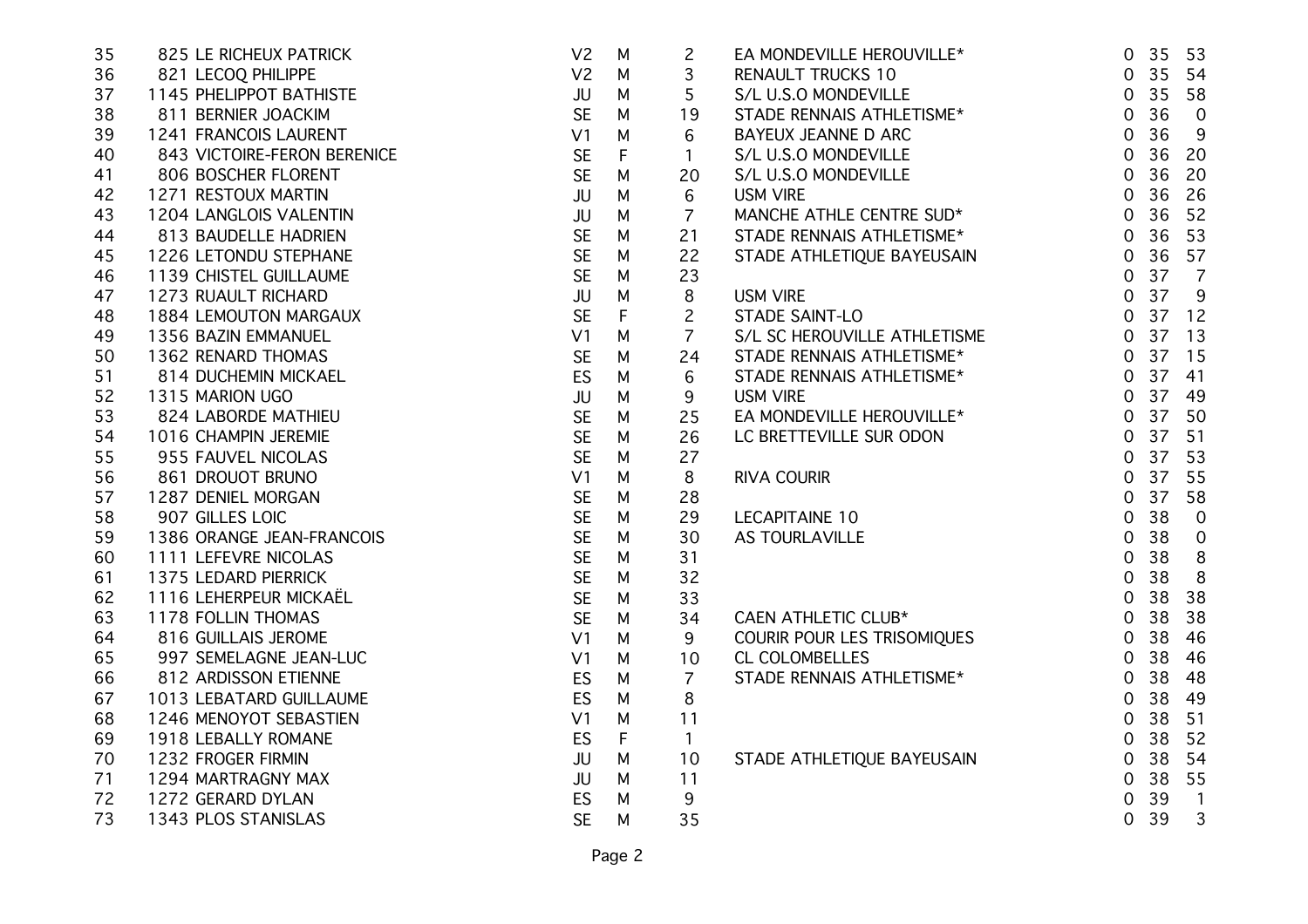| 74  | 844 TRANQUILLIN HELENE     | <b>SE</b>      | $\mathsf F$ | 3            | US MARMANDE ATHLETISME            | $\overline{0}$ | 39    | 5  |
|-----|----------------------------|----------------|-------------|--------------|-----------------------------------|----------------|-------|----|
| 75  | 995 CHOPIN DAVID           | V <sub>1</sub> | M           | 12           |                                   | $\mathbf 0$    | 39 12 |    |
| 76  | 1010 BIZET DAVID           | V <sub>1</sub> | M           | 13           |                                   | $\mathbf 0$    | 39    | 15 |
| 77  | 1147 MARIE ANTHONY         | <b>SE</b>      | M           | 36           | S/L U.S.O MONDEVILLE              | $\overline{0}$ | 39    | 23 |
| 78  | 1221 BANSE THOMAS          | <b>SE</b>      | M           | 37           | ATHLETISME MARAIS CARENTAN        | $\overline{0}$ | 39    | 26 |
| 79  | 1114 HUBERT JORIS          | ES             | M           | 10           |                                   | $\overline{0}$ | 39    | 27 |
| 80  | 974 DUPIN JULIEN           | V <sub>1</sub> | M           | 14           |                                   | $\mathbf 0$    | 39    | 29 |
| 81  | 847 HOUITTE GAELLE         | V <sub>1</sub> | F           | $\mathsf{S}$ | S/L PACE EN COURANT               | $\mathbf 0$    | 39    | 32 |
| 82  | 1258 CHAUVIERE DAVID       | V <sub>1</sub> | M           | 15           |                                   | $\overline{0}$ | 39    | 34 |
| 83  | 1189 MISPELAERE BENOIT     | V <sub>1</sub> | M           | 16           | <b>RENAULT TRUCKS 10</b>          | $\overline{0}$ | 39    | 35 |
| 84  | 881 HELBERT VICTOR         | ES             | M           | 11           |                                   | $\overline{0}$ | 39    | 35 |
| 85  | 973 TABURET PATRICK        | V <sub>2</sub> | M           | 4            | S/L ATHLETIQUE CLUB AMBRIERES     | $\overline{0}$ | 39    | 38 |
| 86  | 1309 CAPPELLO TERENCE      | ES             | M           | 12           |                                   | $\mathbf 0$    | 39    | 39 |
| 87  | 887 WARNIER JULES          | ES             | M           | 13           |                                   | $\mathbf 0$    | 39    | 40 |
| 88  | 943 GORON ALBAN            | <b>SE</b>      | M           | 38           |                                   | $\mathbf 0$    | 39    | 41 |
| 89  | 1244 MARIE FLORENT         | <b>SE</b>      | M           | 39           | <b>BAYEUX SAPEURS POMPIERS 10</b> | $\overline{0}$ | 39    | 42 |
| 90  | 896 LEMEE FRÉDÉRIC         | <b>SE</b>      | M           | 40           |                                   | $\overline{0}$ | 39    | 46 |
| 91  | 992 PERRIER THOMAS         | <b>SE</b>      | M           | 41           |                                   | $\overline{0}$ | 39    | 47 |
| 92  | 1236 GRILLOT ROMAN         | V <sub>1</sub> | M           | 17           | STADE ATHLETIQUE BAYEUSAIN        | $\overline{0}$ | 39    | 48 |
| 93  | 990 ARSENE MICKAEL         | <b>SE</b>      | M           | 42           | EA MONDEVILLE HEROUVILLE*         | $\overline{0}$ | 39    | 51 |
| 94  | 1104 PRIOU FLORENT         | V <sub>2</sub> | M           | 5            | CAEN ATHLETIC CLUB*               | $\overline{0}$ | 39    | 53 |
| 95  | 1381 RUSSEAU ANTOINE       | <b>SE</b>      | M           | 43           |                                   | $\mathbf 0$    | 39    | 56 |
| 96  | 893 HAVEL WILFRIED         | V <sub>1</sub> | M           | 18           |                                   | $\mathbf 0$    | 39    | 58 |
| 97  | 1268 MOULIN FLORIAN        | <b>JU</b>      | M           | 12           |                                   | $\overline{0}$ | 39    | 58 |
| 98  | 1138 HAMEL CHARLES         | V3             | M           | $\mathbf{1}$ | NORD COTENTIN ATHLETISME*         | $\mathbf 0$    | 40    | 11 |
| 99  | 1216 GAUMER ERIC           | <b>SE</b>      | M           | 44           | LES MOLLETS LYSTRIENS             | $\mathbf 0$    | 40    | 18 |
| 100 | 1150 VINCENT ANTHONY       | <b>SE</b>      | M           | 45           |                                   | $\mathbf 0$    | 40    | 19 |
| 101 | 958 CHENAULT JEAN PHILIPPE | V <sub>1</sub> | M           | 19           | COURIR POUR LES TRISOMIQUES       | $\overline{0}$ | 40    | 21 |
| 102 | 845 COLOIGNER ALICE        | JU             | F           | $\mathbf{1}$ | STADE RENNAIS ATHLETISME*         | $\mathbf 0$    | 40    | 24 |
| 103 | 1159 BIHEL PIERRE-VINCENT  | <b>SE</b>      | M           | 46           |                                   | $\mathbf 0$    | 40    | 27 |
| 104 | 1372 BAUDRY GILDAS         | V <sub>1</sub> | M           | 20           | STADE SAINT-LO                    | $\mathbf 0$    | 40    | 32 |
| 105 | 1357 RIVIERE THEO          | <b>SE</b>      | M           | 47           |                                   | $\mathbf 0$    | 40    | 32 |
| 106 | 1023 MAZARON SYLVAIN       | <b>SE</b>      | M           | 48           | LC BRETTEVILLE SUR ODON           | $\overline{0}$ | 40    | 34 |
| 107 | 1322 DELAMOTTE THOMAS      | <b>SE</b>      | M           | 49           | <b>USCC JOGGERS</b>               | $\overline{0}$ | 40    | 37 |
| 108 | 1324 HENRY GEORGES         | ES             | M           | 14           |                                   | $\mathbf 0$    | 40    | 38 |
| 109 | 1040 BAGOT LAURENT         | V <sub>1</sub> | M           | 21           | COURIR POUR LES TRISOMIQUES       | $\mathbf 0$    | 40    | 38 |
| 110 | 1396 AUMONT ALEXIS         | <b>SE</b>      | M           | 50           |                                   | $\mathbf 0$    | 40    | 42 |
| 111 | 1058 CAVEY CEDRIC          | <b>SE</b>      | M           | 51           | COURIR POUR LES TRISOMIQUES       | 0              | 40    | 48 |
| 112 | 1197 HAUDIQUET ANTHONY     | <b>SE</b>      | M           | 52           |                                   | 0              | 40    | 58 |
|     |                            |                |             |              |                                   |                |       |    |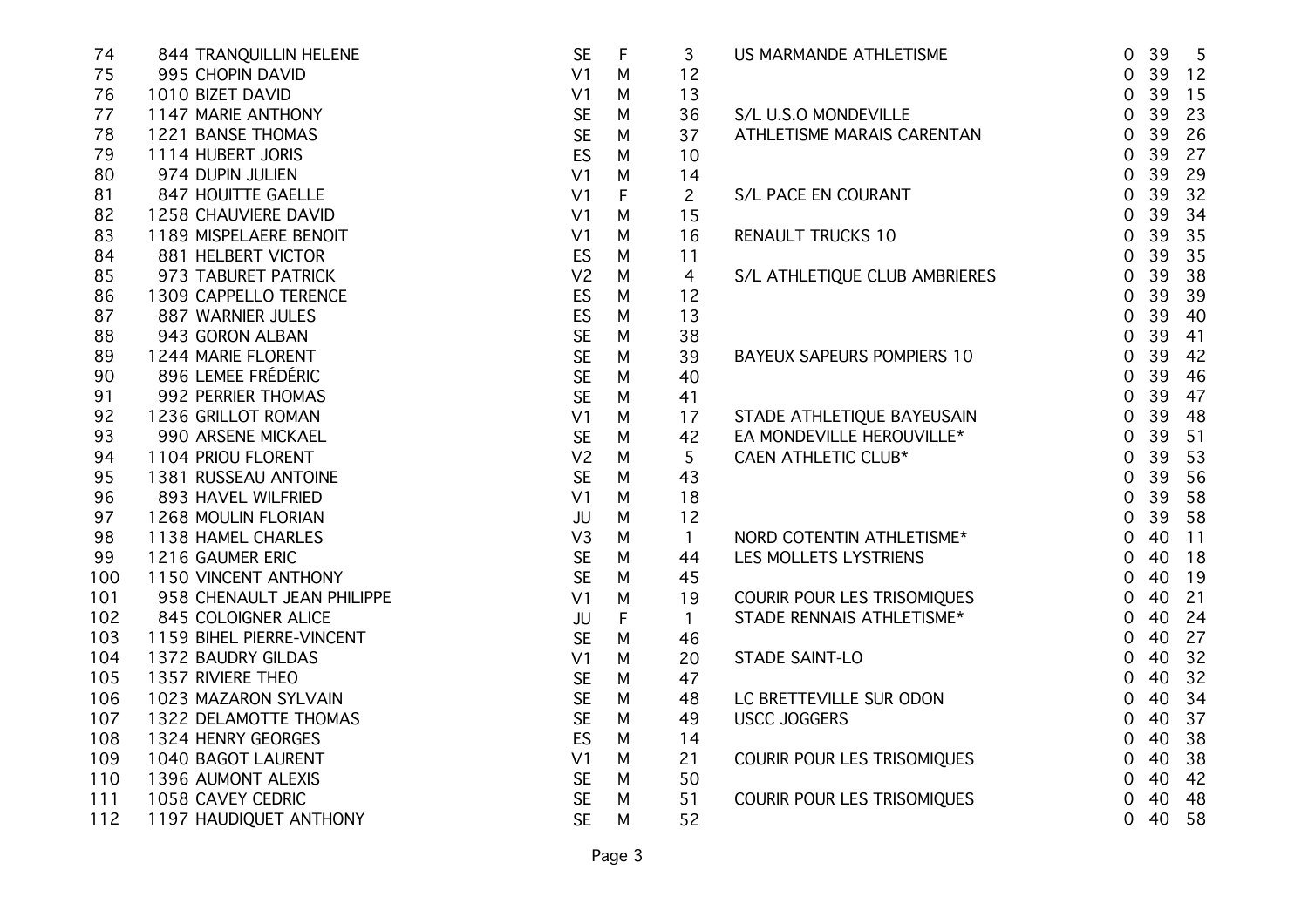| 998 BRUNET JEREMY         | <b>SE</b>      | M | 53             |                               | 0                                                                           |    | 40 58                      |
|---------------------------|----------------|---|----------------|-------------------------------|-----------------------------------------------------------------------------|----|----------------------------|
| 950 LEFETEY JEROME        | V <sub>1</sub> | M | 22             |                               | 0                                                                           | 41 | 10                         |
| 1368 CADOT LUDOVIC        | V <sub>1</sub> | M | 23             |                               | $\mathbf 0$                                                                 | 41 | 12                         |
| 1237 LECLERE DAVID        | V <sub>1</sub> | M | 24             |                               | 0                                                                           | 41 | 16                         |
| 1134 LIARD GUILLAUME      | V <sub>1</sub> | M | 25             | LA TRIBU ATHLETICS            | $\overline{0}$                                                              | 41 | 16                         |
| 1871 MARIE FELICIA        | V <sub>1</sub> | F | 3              |                               | $\overline{0}$                                                              | 41 | 17                         |
| 1117 HARASSE FABIEN       | <b>SE</b>      | M | 54             |                               | 0                                                                           | 41 | 18                         |
| 846 FROGER LEONIE         | ES             | F | $\overline{2}$ | CAEN ATHLETIC CLUB*           | 0                                                                           | 41 | 18                         |
| 1351 BROSTIN LUC          | ES             | M | 15             |                               | $\mathbf 0$                                                                 | 41 | 24                         |
| 1377 CHARLES ERIC         | V <sub>1</sub> | M | 26             |                               | $\mathbf 0$                                                                 | 41 | 35                         |
| 885 MEUNIER DIDIER        | V <sub>2</sub> | M | 6              |                               | 0                                                                           | 41 | 38                         |
| 1170 CHRAA ESSAID         | V <sub>1</sub> | M | 27             | PEUGEOT CITROEN PSA 10        | 0                                                                           | 41 | 39                         |
| 1071 MARIE PIERRE-AYMERIC | <b>SE</b>      | M | 55             | STADE SAINT-LO                | 0                                                                           | 41 | 41                         |
| 1042 LAISNEY OLIVIER      | V <sub>2</sub> | M | $\overline{7}$ | COURIR POUR LES TRISOMIQUES   | 0                                                                           | 41 | 42                         |
| 1382 MARIE DOMINIQUE      | V <sub>2</sub> | M | 8              | <b>AS TOURLAVILLE</b>         | 0                                                                           | 41 | 43                         |
| 1275 SAVARY RONAN         | JU             | M | 13             | HONORINE LEVE TOI             | $\mathbf 0$                                                                 | 41 | 45                         |
| 1081 FESSELIER MARTIAL    | V <sub>2</sub> | M | 9              |                               | $\overline{0}$                                                              | 41 | 49                         |
| 965 ROULAND THIBAUT       | <b>SE</b>      | М | 56             |                               | 0                                                                           | 41 | 50                         |
| 1897 SAVARY FELICIE       | ES             | F | 3              | S/L CLUB SPORTIF CARENTANAIS  | 0                                                                           | 41 | 51                         |
| 1274 SAVARY LAURENT       | V <sub>2</sub> | M | 10             | S/L CLUB SPORTIF CARENTANAIS  | 0                                                                           | 41 | 53                         |
| 1303 PERRIGAULT DIMITRI   | <b>SE</b>      | M | 57             |                               | 0                                                                           | 41 | 55                         |
| 1190 SCELLES NICOLAS      | V <sub>1</sub> | M | 28             | <b>RENAULT TRUCKS 10</b>      | 0                                                                           | 41 | 58                         |
| 1180 BELHACHE TANGUY      | <b>SE</b>      | M | 58             | <b>RENAULT TRUCKS 10</b>      | 0                                                                           | 41 | 58                         |
| 1358 DANLOS JULIEN        | <b>SE</b>      | M | 59             |                               | 0                                                                           | 42 | 9                          |
| 1230 LOPEZ VINCENT        | V <sub>1</sub> | M | 29             | STADE ATHLETIQUE BAYEUSAIN    | 0                                                                           |    | 11                         |
| 1326 LELEU JEAN LUC       | V <sub>1</sub> | M | 30             |                               | 0                                                                           |    | 42 15                      |
| 1390 LOUISE ANTHONY       | V <sub>1</sub> | M | 31             | C. D'ATHLETISME CONDE-TORIGNI | $\mathbf 0$                                                                 |    | 42 15                      |
| 1924 BIGOT LEOPOLDINE     | ES             | F | 4              | S/L U.S.O MONDEVILLE          | $\mathbf 0$                                                                 | 42 | 18                         |
| 1198 HESLOUIS GUILLAUME   | <b>SE</b>      | M | 60             |                               | 0                                                                           |    | 42 25                      |
| 1176 BEDEAU GREGOIRE      | ES             | M | 16             | CAEN ATHLETIC CLUB*           | $\overline{0}$                                                              |    | 42 31                      |
| 1168 RENAULT STEPHANE     | V <sub>1</sub> | M | 32             | PEUGEOT CITROEN PSA 10        | $\overline{0}$                                                              |    | 42 33                      |
| 1781 VIEIRA EURELIE       | <b>SE</b>      | F | 4              | COURIR POUR LES TRISOMIQUES   | 0                                                                           |    | 42 37                      |
| 1808 BELLANGER ELISE      | <b>ES</b>      | F | 5              | S/L U.S.O MONDEVILLE          | 0                                                                           |    | 42 39                      |
| 1049 DESMONTS ANTHONY     | <b>SE</b>      | M | 61             |                               | 0                                                                           | 42 | 43                         |
| 1218 LAURENT SEBASTIEN    | V <sub>1</sub> | M | 33             | LES MOLLETS LYSTRIENS         | 0                                                                           | 42 | 46                         |
| 1215 GUERIN ARNAUD        | V <sub>1</sub> | M | 34             | LES MOLLETS LYSTRIENS         | 0                                                                           |    | 50                         |
| 1307 NAUD PIERRE EDOUARD  | <b>SE</b>      | M | 62             |                               | 0                                                                           |    | 50                         |
| 1182 DABOUINEAU SEBASTIEN | <b>SE</b>      | M | 63             | <b>RENAULT TRUCKS 10</b>      | $\mathbf 0$                                                                 |    | 52                         |
| 1380 LEVASSEUR OLIVIER    | V <sub>2</sub> | M | 11             |                               | 0                                                                           |    | 54                         |
|                           |                |   |                |                               | STADE ATHLETIQUE BAYEUSAIN<br>EXAEQUO CDS 10<br>COURIR POUR LES TRISOMIQUES |    | 42<br>42<br>42<br>42<br>42 |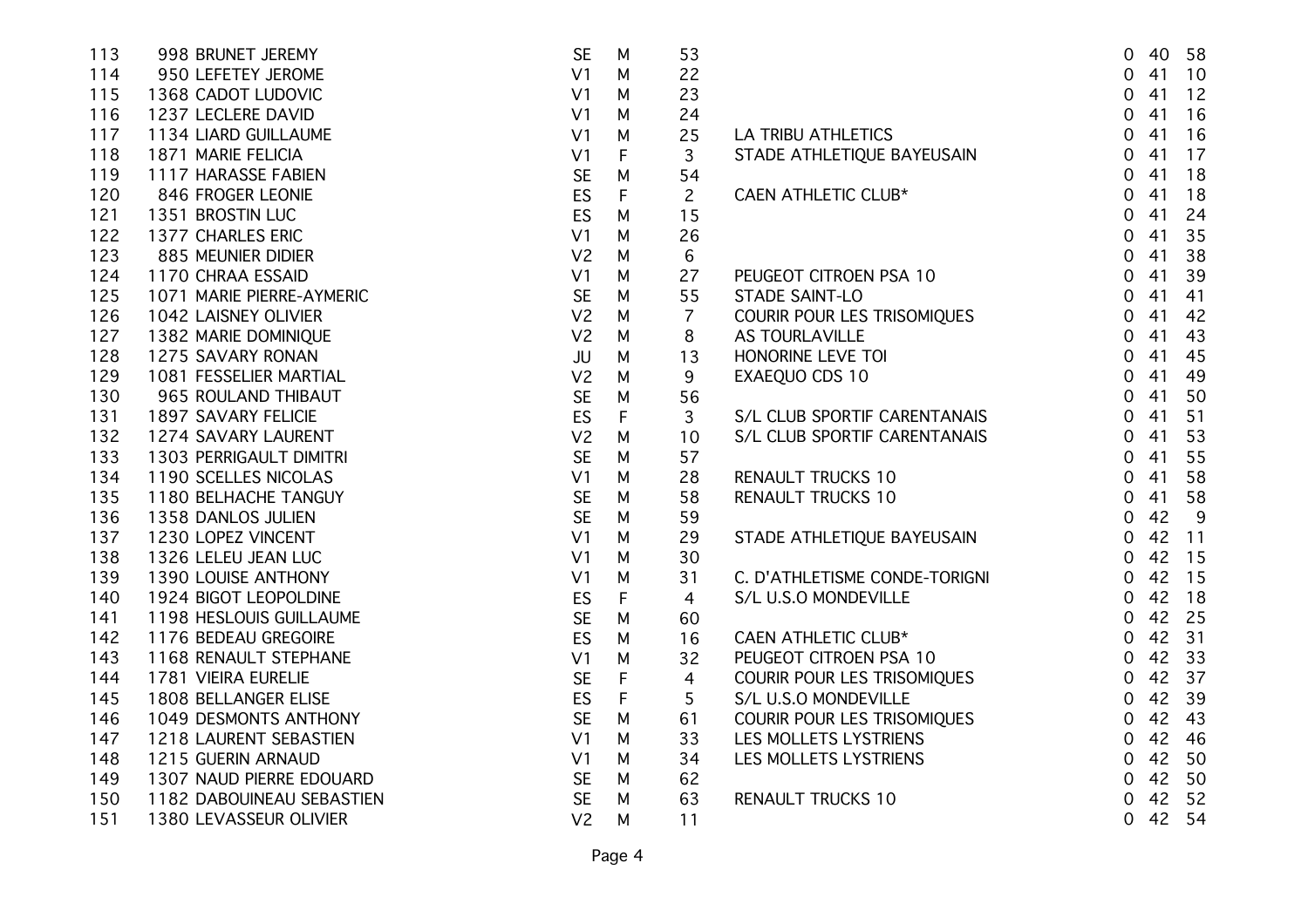| 152 | 1286 AUBERT JEAN             | <b>SE</b>      | M           | 64             |                              | $\overline{0}$ |    | 42 54 |
|-----|------------------------------|----------------|-------------|----------------|------------------------------|----------------|----|-------|
| 153 | 929 GUESNON JULIEN           | <b>SE</b>      | M           | 65             |                              | $\overline{0}$ |    | 42 55 |
| 154 | 1276 MAUGER MICHEL           | V <sub>2</sub> | M           | 12             | S/L CLUB SPORTIF CARENTANAIS | 0              | 42 | 58    |
| 155 | 1038 YBERT TONY              | <b>SE</b>      | M           | 66             | ELLE ET VIRE 10              | $\mathbf 0$    | 42 | 59    |
| 156 | 1188 MALHERBE DAVID          | V <sub>1</sub> | М           | 35             | <b>RENAULT TRUCKS 10</b>     | $\mathbf 0$    | 43 | 5     |
| 157 | 1378 DEVAUX CHRISTIAN        | V <sub>2</sub> | М           | 13             |                              | 0              | 43 | $9\,$ |
| 158 | 1068 CLEMENCE THIBAULT       | <b>SE</b>      | М           | 67             | <b>USC MEZIDON</b>           | $\mathbf 0$    | 43 | 10    |
| 159 | 1373 CLAY BRUNO              | V <sub>2</sub> | М           | 14             |                              | 0              | 43 | 14    |
| 160 | 1162 LEPOITTEVIN JEAN PIERRE | V <sub>2</sub> | M           | 15             |                              | $\overline{0}$ | 43 | 16    |
| 161 | 1191 LESVENTES ARNAUD        | <b>SE</b>      | М           | 68             |                              | $\overline{0}$ | 43 | 16    |
| 162 | 1055 ARMAND FABRICE          | V <sub>1</sub> | M           | 36             | COURIR POUR LES TRISOMIQUES  | $\overline{0}$ | 43 | 19    |
| 163 | 1807 LELIEVRE BLERY VIRGINIE | <b>SE</b>      | $\mathsf F$ | 5              |                              | $\overline{0}$ | 43 | 22    |
| 164 | 953 MINERBE CHRISTOPHE       | <b>SE</b>      | M           | 69             |                              | $\overline{0}$ | 43 | 22    |
| 165 | 1701 DELAMARE CAROLINE       | <b>SE</b>      | F           | 6              |                              | $\mathbf 0$    | 43 | 23    |
| 166 | 1323 MOTIR BERTRAND          | V <sub>1</sub> | М           | 37             | STADE ATHLETIQUE BAYEUSAIN   | $\overline{0}$ | 43 | 24    |
| 167 | 932 MARSAC PASCAL            | V <sub>1</sub> | M           | 38             | FREE RUNNERS LE CLUB         | $\overline{0}$ | 43 | 27    |
| 168 | 1839 LE BOURLAIS MARIE       | <b>SE</b>      | F           | $\overline{7}$ | STADE RENNAIS ATHLETISME*    | $\overline{0}$ | 43 | 29    |
| 169 | 1350 KOROBETSKI ARNAUD       | <b>SE</b>      | М           | 70             |                              | 0              | 43 | 31    |
| 170 | 1206 GIOT JEROME             | V <sub>1</sub> | М           | 39             | AS TOURLAVILLE               | $\mathbf 0$    | 43 | 33    |
| 171 | 1121 ASSELIN BENOIT          | V <sub>1</sub> | М           | 40             |                              | $\overline{0}$ | 43 | 35    |
| 172 | 1186 FOURMONT CHRISTOPHE     | V <sub>2</sub> | M           | 16             | <b>ES FALAISIENNE</b>        | $\overline{0}$ | 43 | 41    |
| 173 | 1011 TARGAT JEAN MICHEL      | V <sub>3</sub> | M           | $\overline{2}$ |                              | 0              | 43 | 42    |
| 174 | 956 DENIS ROMAIN             | <b>SE</b>      | M           | 71             |                              | $\overline{0}$ | 43 | 44    |
| 175 | 1046 DELAVENNE STEPHANE      | V <sub>1</sub> | M           | 41             | COURIR POUR LES TRISOMIQUES  | $\mathbf 0$    | 43 | 44    |
| 176 | 1333 LE PAPE WILLIAM         | V <sub>1</sub> | M           | 42             |                              | $\mathbf 0$    | 43 | 50    |
| 177 | 1008 LEVAZEUX FLORIAN        | <b>SE</b>      | M           | 72             |                              | 0              | 43 | 51    |
| 178 | 918 CHERRUAULT TEDDY         | <b>SE</b>      | M           | 73             |                              | 0              | 43 | 51    |
| 179 | 1047 POUTEAU THOMAS          | <b>SE</b>      | М           | 74             | COURIR POUR LES TRISOMIQUES  | $\overline{0}$ | 43 | 53    |
| 180 | 1179 LANGLOIS OLIVIER        | V <sub>1</sub> | М           | 43             | <b>CAEN ATHLETIC CLUB*</b>   | 0              | 43 | 53    |
| 181 | 1291 LEFEUVRE NATHAN         | ES             | M           | 17             |                              | 0              | 43 | 54    |
| 182 | 1320 TIRARD SYLVAIN          | V <sub>2</sub> | M           | 17             |                              | $\mathbf 0$    | 43 | 57    |
| 183 | 1224 LEFRANÇOIS CHARLES      | <b>SE</b>      | М           | 75             |                              | 0              | 44 | 9     |
| 184 | 1095 CLAIS TONY              | V <sub>1</sub> | M           | 44             |                              | 0              | 44 | 11    |
| 185 | 1196 OLLIVIER ARNAUD         | <b>SE</b>      | М           | 76             |                              | $\overline{0}$ | 44 | 14    |
| 186 | 1171 LESAUVAGE CHRISTIAN     | <b>SE</b>      | M           | 77             | PEUGEOT CITROEN PSA 10       | 0              | 44 | 15    |
| 187 | 1369 LANGLOIS MARC           | V <sub>2</sub> | M           | 18             |                              | 0              | 44 | 26    |
| 188 | 889 BOULANGE STEPHANE        | V <sub>1</sub> | M           | 45             |                              | 0              | 44 | 26    |
| 189 | 874 GILBERTAS MATHIEU        | <b>SE</b>      | М           | 78             |                              | 0              | 44 | 26    |
| 190 | 963 SINGER SÉBASTIEN         | <b>SE</b>      | M           | 79             |                              | 0              | 44 | 27    |
|     |                              |                |             |                |                              |                |    |       |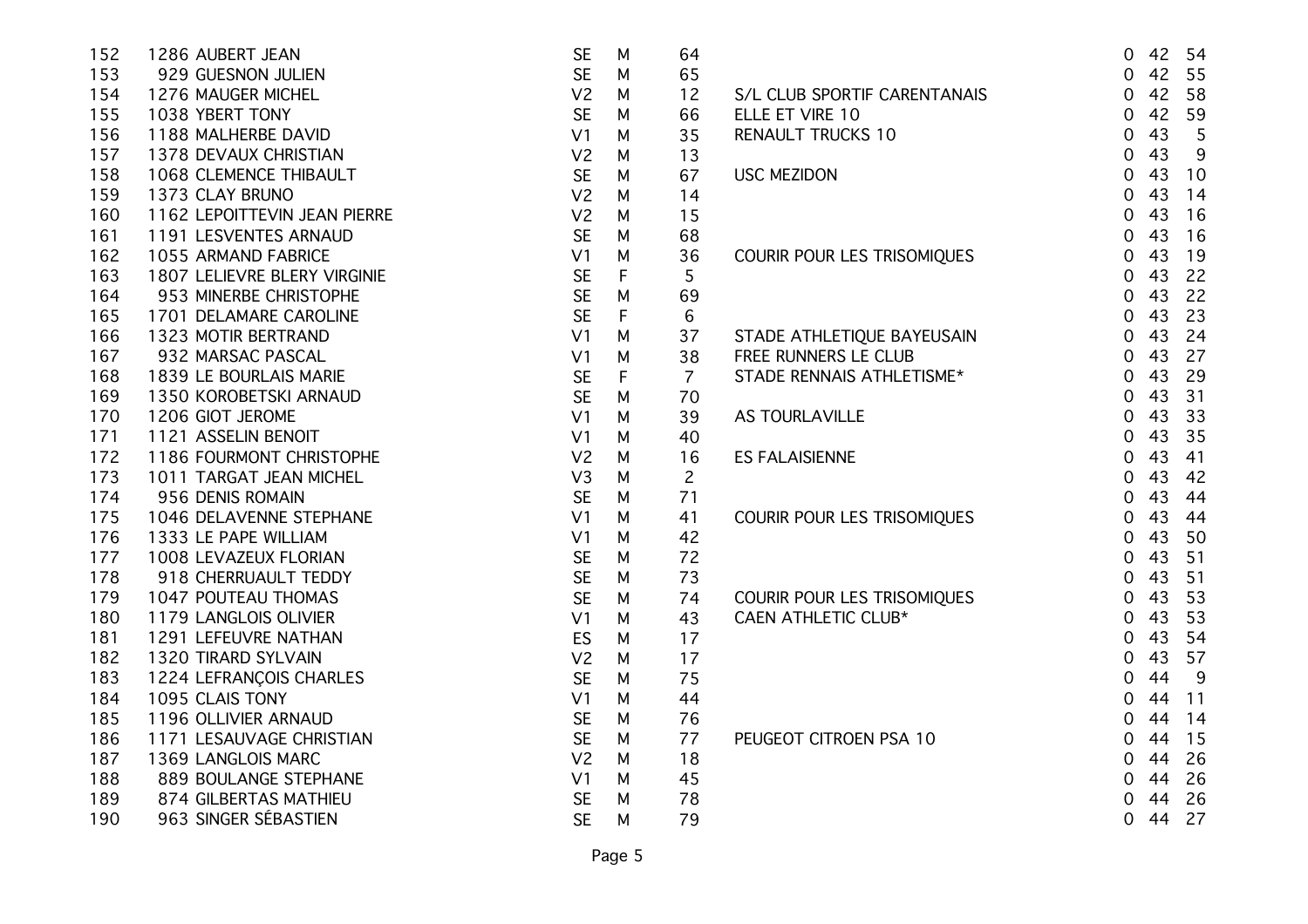| 191 | 1017 CHARUEL EMMANUEL          | <b>SE</b>      | M | 80 | LC BRETTEVILLE SUR ODON  | $\overline{0}$ |    | 44 27          |
|-----|--------------------------------|----------------|---|----|--------------------------|----------------|----|----------------|
| 192 | 1300 LAMOUREUX EMMANUEL        | V <sub>2</sub> | M | 19 |                          | $\overline{0}$ | 44 | 28             |
| 193 | 1025 SCHWARTZMANN THIERRY      | <b>SE</b>      | M | 81 | LC BRETTEVILLE SUR ODON  | $\mathbf 0$    | 44 | 29             |
| 194 | 1141 LE PRIEUR BENOIT          | V <sub>1</sub> | M | 46 | E.LECLERC BAYEUX10       | $\overline{0}$ | 44 | 30             |
| 195 | 1024 SCHWARTZMANN JEAN-JACQUES | V <sub>2</sub> | M | 20 | LC BRETTEVILLE SUR ODON  | $\overline{0}$ | 44 | 31             |
| 196 | 1021 HEUZE GILLES              | V <sub>2</sub> | M | 21 | LC BRETTEVILLE SUR ODON  | $\mathbf 0$    | 44 | 31             |
| 197 | 989 VERMURGHEN JEAN CLAUDE     | V <sub>3</sub> | M | 3  |                          | 0              | 44 | 36             |
| 198 | 968 ANNETTE JAMES              | V <sub>1</sub> | M | 47 |                          | $\mathbf 0$    | 44 | 37             |
| 199 | 1299 GILLES RAOUL              | V <sub>1</sub> | M | 48 |                          | 0              | 44 | 37             |
| 200 | 1794 CAUVIN ELODIE             | <b>SE</b>      | F | 8  | STADE SAINT-LO           | $\overline{0}$ | 44 | 38             |
| 201 | 1279 SAVARY ARNAUD             | ES             | M | 18 | HONORINE LEVE TOI        | 0              | 44 | 39             |
| 202 | 1123 GALODE Alain              | V <sub>3</sub> | M | 4  |                          | $\mathbf 0$    | 44 | -40            |
| 202 | 1862 PETIT HELENE              | V <sub>1</sub> | F | 4  | S/L U.S.O MONDEVILLE     | $\mathbf 0$    | 44 | 41             |
| 203 | 1317 SEREY JEAN FRANCOIS       | V <sub>1</sub> | M | 49 |                          | 0              | 44 | 45             |
| 204 | 1353 BALLEROY CEDRIC           | <b>SE</b>      | M | 82 | <b>RENAULT TRUCKS 10</b> | 0              | 44 | 47             |
| 205 | 1184 LANOE VALENTIN            | ES             | M | 19 | <b>RENAULT TRUCKS 10</b> | 0              | 44 | -47            |
| 206 | 981 CAZO EMMANUEL              | V <sub>1</sub> | м | 50 | LE SOURIRE DE JUSTINE    | 0              | 44 | 49             |
| 207 | 1142 BECK CYRILLE              | V <sub>1</sub> | м | 51 | E.LECLERC BAYEUX10       | 0              | 44 | 50             |
| 208 | 1240 BLOT ALAIN                | V <sub>1</sub> | M | 52 | <b>ES FALAISIENNE</b>    | 0              | 44 | 51             |
| 209 | 1310 EMERY KEVIN               | <b>SE</b>      | M | 83 |                          | 0              | 44 | 54             |
| 210 | 873 MANGIANTE GINO             | <b>SE</b>      | M | 84 |                          | $\mathbf 0$    | 44 | 57             |
| 211 | 1296 LACOUR PHILIPPE           | V <sub>2</sub> | M | 22 |                          | $\overline{0}$ | 44 | 58             |
| 212 | 978 DAVID SYLVAIN              | <b>SE</b>      | M | 85 | LE SOURIRE DE JUSTINE    | 0              | 44 | 59             |
| 213 | 872 CEMON CHRISTOPHER          | <b>SE</b>      | M | 86 |                          | $\overline{0}$ | 45 | $\overline{0}$ |
| 214 | 1329 SAINDON ARNAUD            | V <sub>1</sub> | M | 53 |                          | $\mathbf 0$    | 45 | $\overline{1}$ |
| 215 | 1165 DOUCET GUILLAUME          | <b>SE</b>      | M | 87 |                          | $\mathbf 0$    | 45 | $\overline{2}$ |
| 216 | 1879 SEBIRE ISABELLE           | <b>SE</b>      | F | 9  | <b>ES FALAISIENNE</b>    | $\mathbf 0$    | 45 | 5              |
| 217 | 1395 FORTIER BENOIT            | V <sub>1</sub> | M | 54 |                          | 0              | 45 | 6              |
| 218 | 1169 LUCAS JEREMY              | V <sub>1</sub> | M | 55 | PEUGEOT CITROEN PSA 10   | 0              | 45 | 6              |
| 219 | 1925 COSTE SALOME              | ES             | F | 6  | S/L U.S.O MONDEVILLE     | 0              | 45 | 8              |
| 220 | 1094 BODEY XAVIER              | V <sub>1</sub> | M | 56 |                          | 0              | 45 | 9              |
| 221 | 967 CHATEL SYLVAIN             | <b>SE</b>      | M | 88 |                          | 0              | 45 | 15             |
| 222 | 1098 LAFFAITEUR JEROME         | V <sub>1</sub> | M | 57 |                          | 0              | 45 | 18             |
| 223 | 991 AUBRIL ROMAIN              | <b>SE</b>      | M | 89 |                          | $\overline{0}$ | 45 | 21             |
| 224 | 1389 LAIDET JEAN-MARIE         | V <sub>3</sub> | M | 4  | <b>ES FALAISIENNE</b>    | $\overline{0}$ | 45 | 24             |
| 225 | 983 CLAY PHILIPPE              | V <sub>2</sub> | M | 23 | LE SOURIRE DE JUSTINE    | $\overline{0}$ | 45 | 31             |
| 226 | 934 MARIE LUDOVIC              | V <sub>1</sub> | M | 58 |                          | $\Omega$       | 45 | 32             |
| 227 | 1349 LECLUZE FREDERIC          | V <sub>1</sub> | М | 59 |                          | 0              | 45 | 34             |
| 228 | 909 WATERLOT LAURENT           | V <sub>2</sub> | M | 24 |                          | $\overline{0}$ | 45 | 34             |
|     |                                |                |   |    |                          |                |    |                |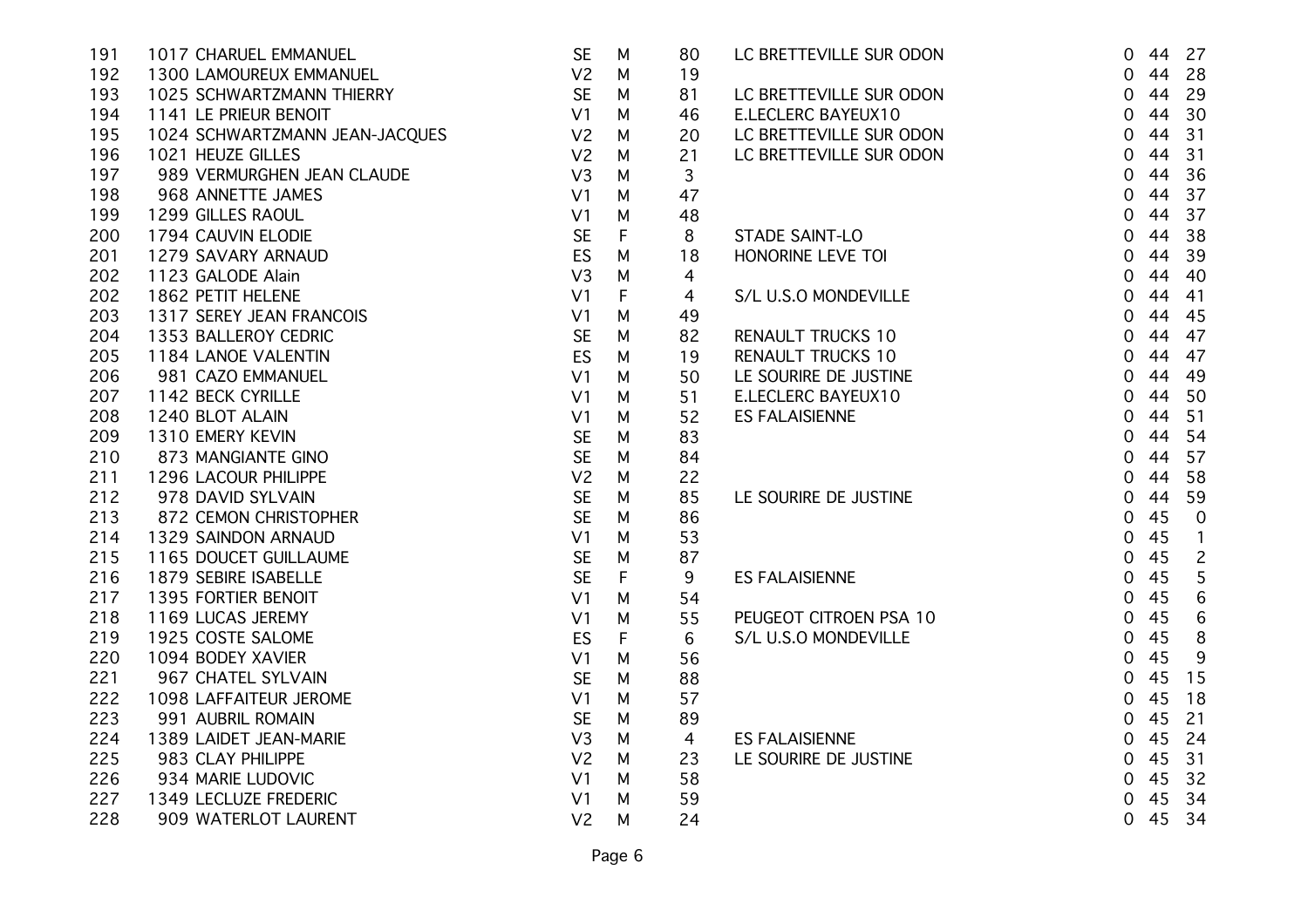| 229 | 1256 LEBRANCHU FABRICE      | V <sub>1</sub> | M           | 60           | <b>COLISERVICE</b>          | $\overline{0}$ | 45 | 45             |
|-----|-----------------------------|----------------|-------------|--------------|-----------------------------|----------------|----|----------------|
| 230 | 892 RUYET BERNARD           | V <sub>2</sub> | M           | 25           | LES SYMPAS ST LO            | $\overline{0}$ | 45 | 45             |
| 231 | 1721 LEVAVASSEUR ANNE LAURE | V <sub>2</sub> | F           | $\mathbf{1}$ | LES SYMPAS ST LO            | $\mathbf 0$    | 45 | 46             |
| 232 | 1069 CRUCHON JEAN-BAPTISTE  | <b>SE</b>      | M           | 90           | <b>USC MEZIDON</b>          | 0              | 45 | 50             |
| 233 | 1075 MURIE AURELIEN         | V <sub>1</sub> | M           | 61           | EXAEQUO CSS/BSS 10          | 0              | 45 | 51             |
| 234 | 862 MARTIN MIKAEL           | <b>SE</b>      | M           | 91           |                             | $\mathbf 0$    | 45 | 53             |
| 235 | 1070 ESCH CLEMENS           | JU             | M           | 14           | <b>USC MEZIDON</b>          | 0              | 45 | 54             |
| 236 | 1187 LEMAIRE REMI           | V <sub>1</sub> | M           | 62           | RENAULT TRUCKS 10           | 0              | 45 | 55             |
| 237 | 1130 LE BENOIST STÉPHANE    | V <sub>1</sub> | M           | 63           |                             | $\overline{0}$ | 45 | 56             |
| 238 | 1255 LEBASSARD CHRISTOPHE   | V <sub>1</sub> | M           | 64           | SOLETRANS                   | $\overline{0}$ | 45 | 56             |
| 239 | 878 FEVRIER YANNICK         | <b>SE</b>      | M           | 92           |                             | $\overline{0}$ | 45 | 56             |
| 240 | 1311 BESTEL ALEXANDRE       | <b>SE</b>      | M           | 93           |                             | $\overline{0}$ | 45 | 59             |
| 241 | 879 MAHERAULT MICKAEL       | <b>SE</b>      | M           | 94           |                             | $\overline{0}$ | 45 | 59             |
| 242 | 1129 ETIENNE NICOLAS        | <b>SE</b>      | M           | 95           |                             | 0              | 46 | $\overline{0}$ |
| 243 | 1060 LE MARREC DAVID        | V <sub>1</sub> | M           | 65           |                             | 0              | 46 | $\overline{1}$ |
| 244 | 1293 LAMY CEDRIC            | V <sub>1</sub> | M           | 66           |                             | $\overline{0}$ | 46 | 10             |
| 245 | 1233 SEVESTRE ARNAUD        | V <sub>1</sub> | M           | 67           | STADE ATHLETIQUE BAYEUSAIN  | $\overline{0}$ | 46 | 12             |
| 246 | 902 DUCHEMIN CYRIL          | V <sub>1</sub> | M           | 68           | <b>LECAPITAINE 10</b>       | $\overline{0}$ | 46 | 14             |
| 247 | 1092 DUHEM BENOIT           | V <sub>2</sub> | M           | 26           | EXAEQUO CDS 10              | $\mathbf 0$    | 46 | 14             |
| 248 | 1167 GRECO JEAN MICHEL      | V <sub>2</sub> | M           | 27           | PEUGEOT CITROEN PSA 10      | $\mathbf 0$    | 46 | 15             |
| 249 | 1250 YOUDIL JACKY           | V <sub>2</sub> | M           | 28           |                             | $\overline{0}$ | 46 | 16             |
| 250 | 1193 COUBRUN CLAUDE         | V <sub>2</sub> | M           | 29           | EXAEQUO CDS 10              | $\overline{0}$ | 46 | 20             |
| 251 | 906 MESLIN BENJAMIN         | <b>SE</b>      | M           | 96           | LECAPITAINE 10              | $\mathbf 0$    | 46 | 22             |
| 252 | 933 CHAUVEL FRÉDÉRIC        | V <sub>1</sub> | M           | 69           |                             | $\overline{0}$ | 46 | 27             |
| 253 | 1306 HUBERT THOMAS          | V <sub>1</sub> | M           | 70           |                             | 0              | 46 | 30             |
| 254 | 1149 SUIFI WALID            | <b>SE</b>      | M           | 97           | E.LECLERC BAYEUX10          | $\mathbf 0$    | 46 | 33             |
| 255 | 960 RIZZOTTO ALAIN          | V <sub>2</sub> | М           | 30           | CL COLOMBELLES              | $\overline{0}$ | 46 | 33             |
| 256 | 1088 PAYZAN FABIEN          | V <sub>1</sub> | M           | 71           | EXAEQUO CDS 10              | $\mathbf 0$    | 46 | 37             |
| 257 | 1122 COLAS JEROME           | <b>SE</b>      | M           | 98           | S/L ENDURANCE 72            | 0              | 46 | 39             |
| 258 | 1367 PILU JULIEN            | <b>SE</b>      | M           | 99           |                             | 0              | 46 | 41             |
| 259 | 1175 SCHMIT MARC            | <b>SE</b>      | M           | 100          | COURIR POUR LES TRISOMIQUES | 0              | 46 | 41             |
| 260 | 1913 MARTIN LUCIE           | <b>SE</b>      | $\mathsf F$ | 10           |                             | 0              | 46 | 42             |
| 261 | 1314 DETREZ VINCENT         | <b>SE</b>      | M           | 101          |                             | $\overline{0}$ | 46 | 43             |
| 262 | 1266 CANDY JÉRÔME           | V <sub>1</sub> | M           | 72           | CAP CONDE                   | 0              | 46 | 49             |
| 263 | 894 LEPAINTEUR MARTIAL      | <b>SE</b>      | M           | 102          |                             | 0              | 46 | 55             |
| 264 | 1890 HAGER HEIDI            | <b>SE</b>      | $\mathsf F$ | 11           |                             | $\mathbf 0$    | 46 | 58             |
| 265 | 1110 AIRIAU NICOLAS         | V <sub>1</sub> | M           | 73           |                             | 0              | 47 | $\overline{1}$ |
| 266 | 1002 SAVARY ANTOINE         | V <sub>2</sub> | M           | 31           | PIERCAN SAS 10              | 0              | 47 | 8              |
| 267 | 1361 LE MAILLIER JEAN-LOUIS | V <sub>4</sub> | M           | 1.           | CAEN ATHLETIC CLUB*         | 0              | 47 | 9              |
|     |                             |                |             |              |                             |                |    |                |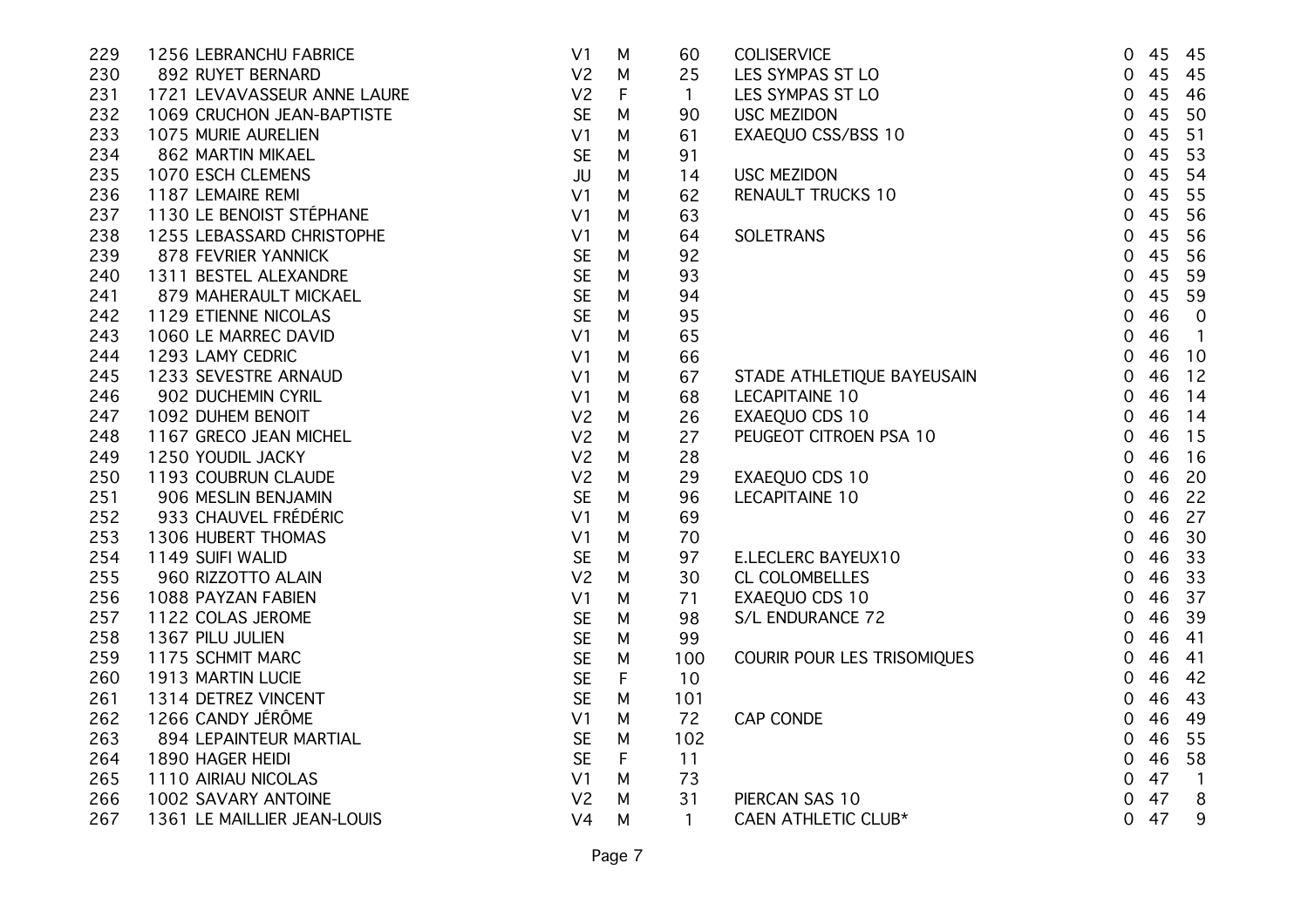| 1371 RIANT JEROME            | <b>SE</b>      | M           | 103            |                                         | 0                                                                                                          |    | 47 11          |
|------------------------------|----------------|-------------|----------------|-----------------------------------------|------------------------------------------------------------------------------------------------------------|----|----------------|
| 1388 BERON FRANCK            | V1             | M           | 74             | LES SYMPAS ST LO                        | 0                                                                                                          |    |                |
| 1032 LECONTE RAPHAËL         | <b>SE</b>      | M           | 104            |                                         | $\mathbf 0$                                                                                                |    | 47 12          |
| 1359 MELIOT JEAN FRANCOIS    | <b>SE</b>      | M           | 105            |                                         | $\mathbf 0$                                                                                                | 47 | 13             |
| 1875 LEMOINE ANNE SOPHIE     | <b>SE</b>      | $\mathsf F$ | 12             | STADE SAINT-LO                          | 0                                                                                                          | 47 | 13             |
| 912 MARESQ MAXIME            | <b>SE</b>      | М           | 106            | TEAM CHATEL 10                          | $\mathbf 0$                                                                                                | 47 | 21             |
| 1242 MEZERETTE RONAN         | JU             | М           | 15             | <b>BAYEUX JEANNE D ARC</b>              | $\mathbf 0$                                                                                                | 47 | 22             |
| 1152 DE LA BROUSSE EMERIC    | ES             | M           | 20             | ENCORE UN GRAND MOMENT DE SPORT A THERE | $\overline{0}$                                                                                             | 47 | 22             |
| 1270 LALONDE HUGUES          | <b>SE</b>      | M           | 107            |                                         | 0                                                                                                          | 47 | 23             |
| 954 LEBOSSÉ JULIEN           | <b>SE</b>      | M           | 108            |                                         | 0                                                                                                          | 47 | 24             |
| 1891 NONNON ZOE              | V <sub>3</sub> | F           | $\mathbf{1}$   |                                         | 0                                                                                                          | 47 | 24             |
| 1301 POIRIER PATRICE         | V <sub>2</sub> | M           | 32             |                                         | $\overline{0}$                                                                                             | 47 | 25             |
| 1217 MARIE FRANCIS           | V <sub>2</sub> | M           | 33             |                                         | 0                                                                                                          | 47 | 30             |
| 1352 AUBRY BORIS             | V <sub>1</sub> | M           | 75             |                                         | 0                                                                                                          | 47 | 32             |
| 1321 GARREC DENIS            | V <sub>2</sub> | M           | 34             |                                         | 0                                                                                                          | 47 | 33             |
| 1154 MARIE LIONEL            | V <sub>1</sub> | M           | 76             |                                         | 0                                                                                                          | 47 | 34             |
| 1254 PRUDOR SEBASTIEN        | V <sub>1</sub> | М           | 77             | <b>SOLETRANS</b>                        | 0                                                                                                          | 47 | 35             |
| 1096 DELELIGNE OLIVIER       | <b>SE</b>      | M           | 109            |                                         | $\mathbf 0$                                                                                                | 47 | 36             |
| 1348 LEROYER NOEL            | V <sub>3</sub> | M           | 5              | <b>RENAULT TRUCKS 10</b>                | 0                                                                                                          | 47 | 36             |
| 1863 JOUANNEAU STEPHANIE     | V <sub>1</sub> | F           | 5              | S/L U.S.O MONDEVILLE                    | 0                                                                                                          | 47 | 36             |
| <b>1849 LEGRAS BEATRICE</b>  | V <sub>1</sub> | F           | 6              | <b>RENAULT TRUCKS 10</b>                | $\mathbf 0$                                                                                                | 47 | 37             |
| 1209 FLEURY YANNICK          | V <sub>1</sub> | M           | 78             | Courir pour les trisomiques             | 0                                                                                                          | 47 | 45             |
| 1778 MOUCHEL ELORA           | ES             | F           | $\overline{7}$ |                                         | 0                                                                                                          | 47 | 48             |
| 1031 LAURENT MARTIN          | <b>ES</b>      | M           | 21             | EA MONDEVILLE HEROUVILLE*               | 0                                                                                                          | 47 | 49             |
| 1364 GAUTIER HERVE           | V <sub>2</sub> | M           | 35             |                                         | 0                                                                                                          | 47 | - 50           |
| 1234 LE JEMBLE PIERRICK      | V <sub>1</sub> | M           | 79             |                                         | 0                                                                                                          | 47 | 51             |
| 1867 FAYOL MARIE             | <b>SE</b>      | $\mathsf F$ | 13             | EA MONDEVILLE HEROUVILLE*               | $\overline{0}$                                                                                             | 47 | 51             |
| 1245 STANISLAS FABIEN        | <b>SE</b>      | M           | 110            |                                         | 0                                                                                                          | 47 | 53             |
| 952 LECHEVALIER MICKAEL      | V <sub>1</sub> | M           | 80             |                                         | $\mathbf 0$                                                                                                | 47 | 58             |
| 985 FRANCOISE DAVID          | V <sub>1</sub> | M           | 81             | LE SOURIRE DE JUSTINE                   | $\mathbf 0$                                                                                                | 47 | 59             |
| 1292 SOHARD PIERRE           | JU             | M           | 16             | CAEN ATHLETIC CLUB*                     | 0                                                                                                          | 47 | 59             |
| 1711 GIRARD EMILIE           | <b>SE</b>      | F           | 14             |                                         | 0                                                                                                          | 48 | $\mathbf{1}$   |
| 914 DULONG MORGAN            | <b>SE</b>      | M           | 111            |                                         | 0                                                                                                          | 48 | $\mathsf 3$    |
| <b>1252 PICHON PATRICK</b>   | V <sub>1</sub> | M           | 82             | <b>SOLETRANS</b>                        | 0                                                                                                          | 48 | 3              |
| 1319 FAUVEL FRANCOIS CAMILLE | <b>SE</b>      | M           | 112            |                                         | 0                                                                                                          | 48 | $\overline{4}$ |
| 1153 LENOIR NICOLAS          | V1             | M           | 83             |                                         | 0                                                                                                          | 48 | $\overline{4}$ |
| 1132 MONROCQ FLAVIEN         | <b>SE</b>      | М           | 113            | <b>LA TRIBU ATHLETICS</b>               | 0                                                                                                          | 48 | 5              |
| 1057 STASI JEAN CHARLES      | V <sub>2</sub> | M           | 36             | COURIR POUR LES TRISOMIQUES             | 0                                                                                                          | 48 | 5              |
| 924 LECOQ SEBASTIEN          | V <sub>1</sub> | M           | 84             |                                         | 0                                                                                                          | 48 | 6              |
|                              |                |             |                |                                         | NUURE UN CHEMINE STADE SAINT-LO<br>STADE SAINT-LO<br>LC BRETTEVILLE SUR ODON<br>STADE ATHLETIQUE BAYEUSAIN |    | 47 11          |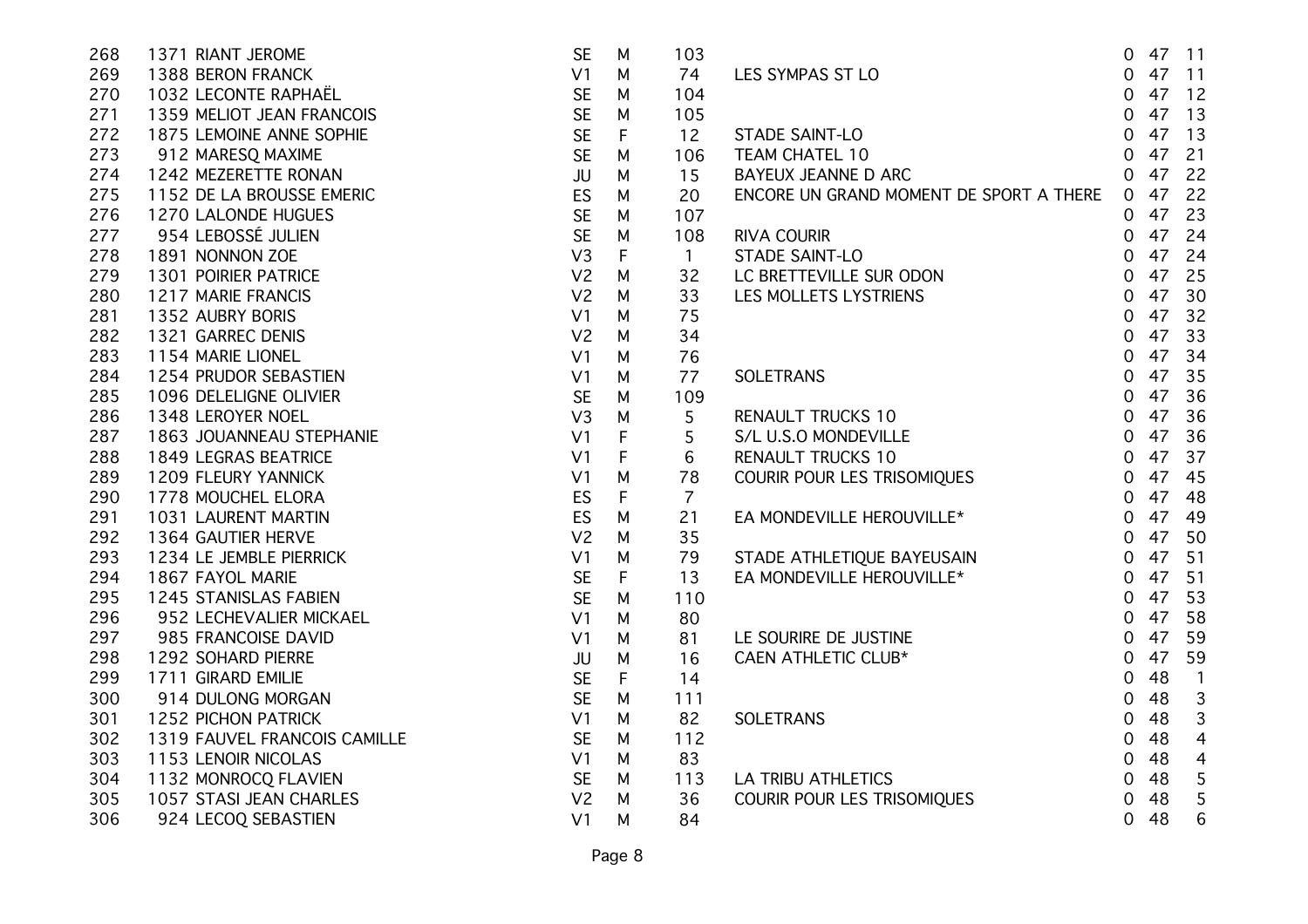| 307 | 921 BACHELOT RICHARD     | V <sub>2</sub> | M           | 37             |                                   | 0              | 48 | 8  |
|-----|--------------------------|----------------|-------------|----------------|-----------------------------------|----------------|----|----|
| 308 | 898 JACQUELINE FRANCOIS  | V3             | M           | 6              | <b>LECAPITAINE 10</b>             | 0              | 48 | 9  |
| 309 | 1363 LEBRET THIBAUT      | <b>SE</b>      | M           | 114            |                                   | 0              | 48 | 12 |
| 310 | 1785 ROUDIER MELINDA     | <b>SE</b>      | F           | 15             | COURIR POUR LES TRISOMIQUES       | 0              | 48 | 15 |
| 311 | 1059 LEGEARD CLAUDE      | V <sub>1</sub> | М           | 85             | COURIR POUR LES TRISOMIQUES       | 0              | 48 | 18 |
| 312 | 1328 JEANNERET FRANCOIS  | V <sub>2</sub> | М           | 38             |                                   | 0              | 48 | 21 |
| 313 | 1354 PICOT CLEMENT       | <b>SE</b>      | M           | 115            |                                   | 0              | 48 | 22 |
| 314 | 1119 PAING FRÉDÉRIC      | V <sub>1</sub> | M           | 86             |                                   | 0              | 48 | 24 |
| 315 | 1336 DELAHAYE JEREMY     | V <sub>1</sub> | M           | 87             |                                   | 0              | 48 | 25 |
| 316 | 1207 POTHÉE DELPHIN      | <b>SE</b>      | M           | 116            |                                   | 0              | 48 | 28 |
| 317 | 1128 LE MAZIER ANTHONY   | <b>SE</b>      | M           | 117            |                                   | 0              | 48 | 32 |
| 318 | 1034 HAINAUX CHRISTOPHE  | <b>SE</b>      | M           | 118            |                                   | 0              | 48 | 34 |
| 319 | 865 POCQUES LAURENT      | V <sub>1</sub> | M           | 88             | <b>US CAMON</b>                   | 0              | 48 | 35 |
| 320 | 1202 MARTIN OLIVIER      | V <sub>1</sub> | M           | 89             |                                   | 0              | 48 | 35 |
| 321 | 1067 BROCHET PIERRICK    | V <sub>2</sub> | M           | 39             |                                   | 0              | 48 | 36 |
| 322 | 993 CHALLE BERNIE        | <b>SE</b>      | M           | 119            |                                   | 0              | 48 | 38 |
| 323 | 882 EUDE GWÉNAËL         | V <sub>1</sub> | М           | 90             |                                   | 0              | 48 | 40 |
| 324 | 999 GIARD ANTOINE        | <b>SE</b>      | M           | 120            |                                   | 0              | 48 | 40 |
| 325 | 1392 LECHEVALIER JULIEN  | <b>SE</b>      | M           | 121            |                                   | 0              | 48 | 40 |
| 326 | 1387 RAULINE LUC         | V <sub>2</sub> | M           | 40             |                                   | 0              | 48 | 41 |
| 327 | 1019 GUERIN ANTOINE      | <b>SE</b>      | M           | 122            | LC BRETTEVILLE SUR ODON           | 0              | 48 | 41 |
| 328 | 1222 LEBRETON ANICET     | V <sub>1</sub> | M           | 91             | ASL CD CALVADOS                   | $\overline{0}$ | 48 | 43 |
| 329 | 964 GUELLE BASTIEN       | <b>SE</b>      | M           | 123            |                                   | $\overline{0}$ | 48 | 43 |
| 330 | 1733 LAURESTANT TATIANA  | <b>SE</b>      | $\mathsf F$ | 16             | S/L SC HEROUVILLE ATHLETISME      | $\overline{0}$ | 48 | 44 |
| 331 | 1281 COTTENCEAU LUDOVIC  | <b>SE</b>      | M           | 124            |                                   | $\overline{0}$ | 48 | 46 |
| 332 | 1022 LEMOINE XAVIER      | V <sub>1</sub> | M           | 92             | LC BRETTEVILLE SUR ODON           | $\overline{0}$ | 48 | 47 |
| 333 | 1205 LERÉVÉREND PHILIPPE | V <sub>2</sub> | M           | 41             |                                   | 0              | 48 | 48 |
| 334 | 867 LANOTTE NICOLAS      | <b>SE</b>      | M           | 125            |                                   | 0              | 48 | 48 |
| 335 | 1054 TISON CHRISTOPHE    | V <sub>2</sub> | M           | 42             | EXAEQUO CSS/BSS 10                | 0              | 48 | 49 |
| 336 | 1079 BLOT DANY           | V <sub>1</sub> | M           | 93             | EXAEQUO CDS 10                    | $\mathbf 0$    | 48 | 50 |
| 337 | 1076 FRANCOISE ARNAUD    | V <sub>1</sub> | M           | 94             | EXAEQUO CDS 10                    | 0              | 48 | 50 |
| 338 | 1308 FRIGOUT TONY        | V <sub>1</sub> | M           | 95             |                                   | 0              | 48 | 50 |
| 339 | 1770 MAUGER LAURENCE     | V <sub>1</sub> | F           | $\overline{7}$ |                                   | $\overline{0}$ | 48 | 50 |
| 340 | 930 CHESNAY ANTOINE      | ES             | M           | 22             | <b>BAYEUX SAPEURS POMPIERS 10</b> | $\mathbf 0$    | 48 | 51 |
| 341 | 1915 PETERS ANNE         | V <sub>1</sub> | $\mathsf F$ | 8              |                                   | $\overline{0}$ | 48 | 52 |
| 342 | 1771 GUILLIN LUCILE      | <b>SE</b>      | F           | 17             | LC BRETTEVILLE SUR ODON           | $\overline{0}$ | 48 | 53 |
| 343 | 1829 LEMIERE ANNE SOPHIE | <b>SE</b>      | F           | 18             | E.LECLERC BAYEUX10                | $\overline{0}$ | 48 | 54 |
| 344 | 1235 LEROY KÉVIN         | <b>SE</b>      | M           | 126            |                                   | 0              | 48 | 54 |
| 345 | 1391 KOMON JOEL          | V <sub>2</sub> | M           | 43             |                                   | 0              | 48 | 55 |
|     |                          |                |             |                |                                   |                |    |    |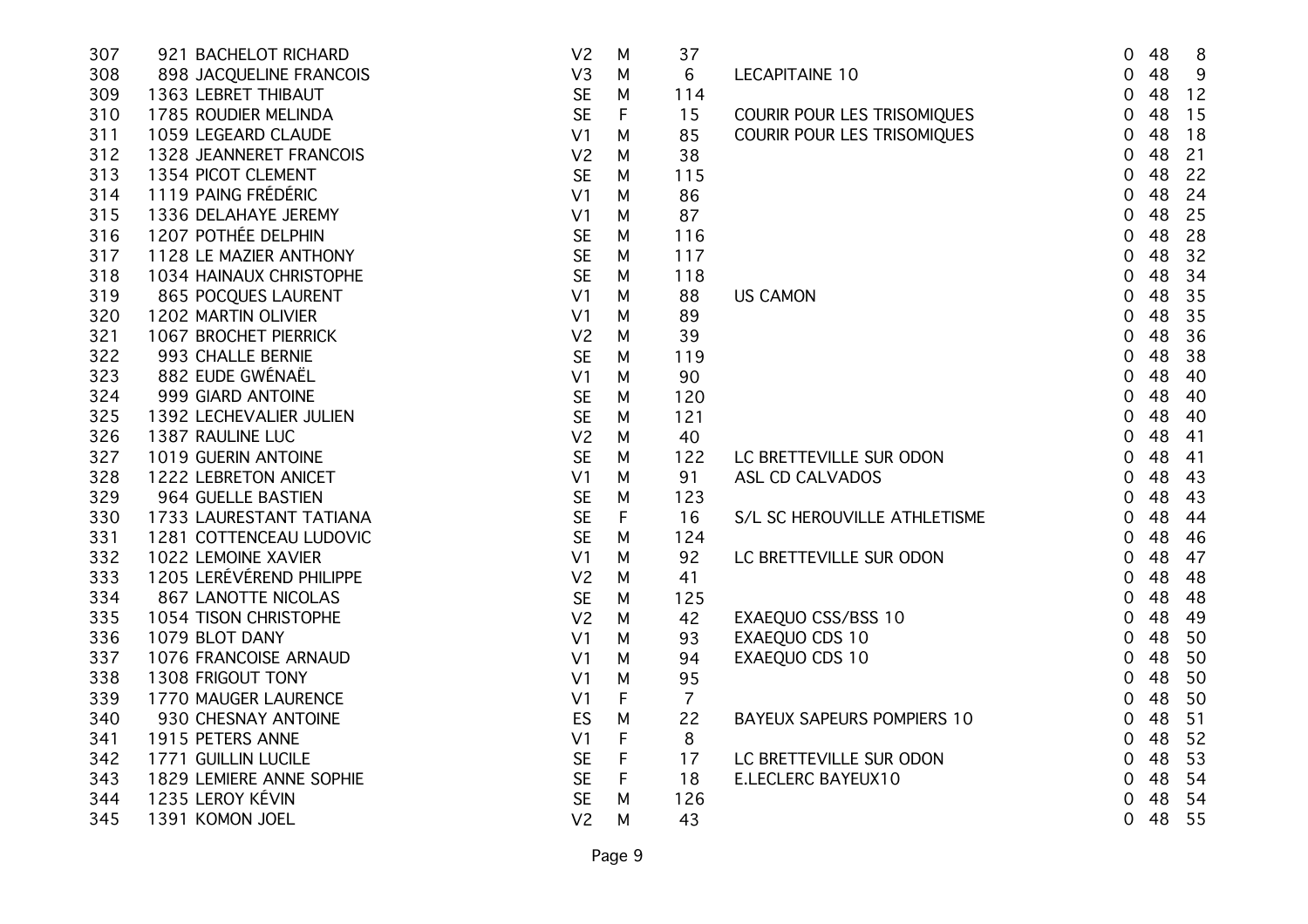| 346 | 1166 CANU DOMINIQUE         | V <sub>1</sub> | M           | 96             | <b>USC MEZIDON</b>          | $\overline{0}$ | 48 | 55                       |
|-----|-----------------------------|----------------|-------------|----------------|-----------------------------|----------------|----|--------------------------|
| 347 | 1035 HERVIEU STEPHANE       | V <sub>2</sub> | M           | 44             | <b>ELAN BIARDAIS</b>        | $\overline{0}$ | 48 | 58                       |
| 348 | 1872 GUEGUEN SOPHIE         | V <sub>1</sub> | F           | 9              | STADE ATHLETIQUE BAYEUSAIN  | 0              | 48 | 58                       |
| 349 | 1118 SOHARD MARC            | V <sub>1</sub> | М           | 97             |                             | $\overline{0}$ | 48 | 59                       |
| 350 | 1231 TREIBER MARC           | V <sub>2</sub> | М           | 45             | STADE ATHLETIQUE BAYEUSAIN  | $\overline{0}$ | 48 | 59                       |
| 351 | 1844 GRECO VALERIE          | V <sub>1</sub> | F           | 10             | PEUGEOT CITROEN PSA 10      | 0              | 49 | $\pmb{0}$                |
| 352 | 1848 JULLIEN AUDREY         | <b>SE</b>      | F           | 19             | <b>CAEN ATHLETIC CLUB*</b>  | 0              | 49 | $\overline{c}$           |
| 353 | 1043 DAVID MICHEL           | V <sub>1</sub> | M           | 98             | COURIR POUR LES TRISOMIQUES | 0              | 49 | $\overline{c}$           |
| 354 | 1325 BRIERE VALENTIN        | <b>SE</b>      | M           | 127            |                             | 0              | 49 | $\overline{4}$           |
| 355 | 959 DELAMOTTE ROMAIN        | <b>SE</b>      | M           | 128            |                             | $\overline{0}$ | 49 | $\overline{4}$           |
| 356 | 1748 VIENNE DUPERRAY MARION | V <sub>1</sub> | F           | 11             |                             | $\overline{0}$ | 49 | $\mathsf S$              |
| 357 | 1827 COCOVI MYLENE          | <b>SE</b>      | $\mathsf F$ | 20             | NESTLE HEALTH SCIENCE 10    | $\overline{0}$ | 49 | $\mathsf S$              |
| 358 | 1140 MARIE ANTOINE          | <b>SE</b>      | M           | 129            | <b>E.LECLERC BAYEUX10</b>   | $\overline{0}$ | 49 | 9                        |
| 359 | 1782 THIERRY HELENE         | <b>SE</b>      | $\mathsf F$ | 21             | COURIR POUR LES TRISOMIQUES | 0              | 49 | 10                       |
| 360 | 1066 LENOIR JEAN            | V <sub>2</sub> | M           | 46             |                             | $\overline{0}$ | 49 | 10                       |
| 361 | 1298 PETRAULT JEAN PAUL     | V <sub>2</sub> | M           | 47             |                             | $\mathbf 0$    | 49 | 11                       |
| 362 | 1238 LEVILLAIN LAURENT      | V <sub>1</sub> | М           | 99             |                             | $\mathbf 0$    | 49 | 12                       |
| 363 | 1724 LEVILLAIN LAURE        | <b>SE</b>      | F           | 22             | LECAPITAINE 10              | $\mathbf 0$    | 49 | 12                       |
| 364 | 1192 DOUDET FRANCK          | V <sub>1</sub> | M           | 100            |                             | 0              | 49 | 13                       |
| 365 | 1264 RICHARD DAVID          | V <sub>1</sub> | M           | 101            |                             | 0              | 49 | 13                       |
| 366 | 1865 BERCEAU LUCIE          | <b>SE</b>      | $\mathsf F$ | 23             | LES MOLLETS LYSTRIENS       | $\overline{0}$ | 49 | 17                       |
| 367 | 1247 BAUDIN SYLVAIN         | V <sub>1</sub> | M           | 102            |                             | $\overline{0}$ | 49 | 19                       |
| 368 | 1345 JACQUELINE PATRICK     | V <sub>2</sub> | M           | 48             |                             | $\overline{0}$ | 49 | 19                       |
| 369 | 1347 MANCELLE CAMILLE       | <b>SE</b>      | M           | 130            |                             | $\overline{0}$ | 49 | 22                       |
| 370 | 1113 BOUIX JEAN             | <b>SE</b>      | M           | 131            |                             | $\mathbf 0$    | 49 | 23                       |
| 371 | 936 PATRIX DANY             | <b>SE</b>      | M           | 132            |                             | 0              | 49 | 29                       |
| 372 | 1000 GIARD BRUNO            | V <sub>3</sub> | M           | $\overline{7}$ |                             | $\overline{0}$ | 49 | 35                       |
| 373 | 1212 FROGER FRANCOIS        | V <sub>2</sub> | M           | 49             | COURIR POUR LES TRISOMIQUES | $\overline{0}$ | 49 | 40                       |
| 374 | 994 THIERRY MARC-ANTOINE    | <b>SE</b>      | M           | 133            |                             | 0              | 49 | 40                       |
| 375 | 913 FAFIN RODRIGUE          | V <sub>1</sub> | М           | 103            | TEAM CHATEL 10              | 0              | 49 | 50                       |
| 376 | 1039 TRUBLARD GUILLAUME     | V <sub>1</sub> | M           | 104            | ELLE ET VIRE 10             | 0              | 49 | 50                       |
| 377 | 1780 GERVAISE VALERIE       | V <sub>1</sub> | F           | 12             | ELLE ET VIRE 10             | $\overline{0}$ | 49 | 52                       |
| 378 | 1053 CEVAER PHILIPPE        | V <sub>2</sub> | M           | 50             | COURIR POUR LES TRISOMIQUES | $\overline{0}$ | 49 | 57                       |
| 379 | 1929 ROSIER SOPHIE          | <b>SE</b>      | F           | 24             |                             | $\overline{0}$ | 49 | 57                       |
| 380 | 1108 PIOGER GATIEN          | JU             | M           | 17             | HONORINE LEVE TOI           | $\overline{0}$ | 49 | 57                       |
| 381 | 957 DENIS DIDIER            | V <sub>2</sub> | M           | 51             |                             | $\overline{0}$ | 49 | 59                       |
| 382 | 1015 BALU LAURENT           | V <sub>2</sub> | M           | 52             | LC BRETTEVILLE SUR ODON     | $\overline{0}$ | 49 | 59                       |
| 383 | 1338 TAILPIED EDOUARD       | <b>SE</b>      | M           | 134            |                             | $\overline{0}$ | 50 | $\overline{\phantom{a}}$ |
| 384 | 1211 BACON HOWARD           | <b>SE</b>      | M           | 135            | COURIR POUR LES TRISOMIQUES | $\overline{0}$ | 50 | $\overline{c}$           |
|     |                             |                |             |                |                             |                |    |                          |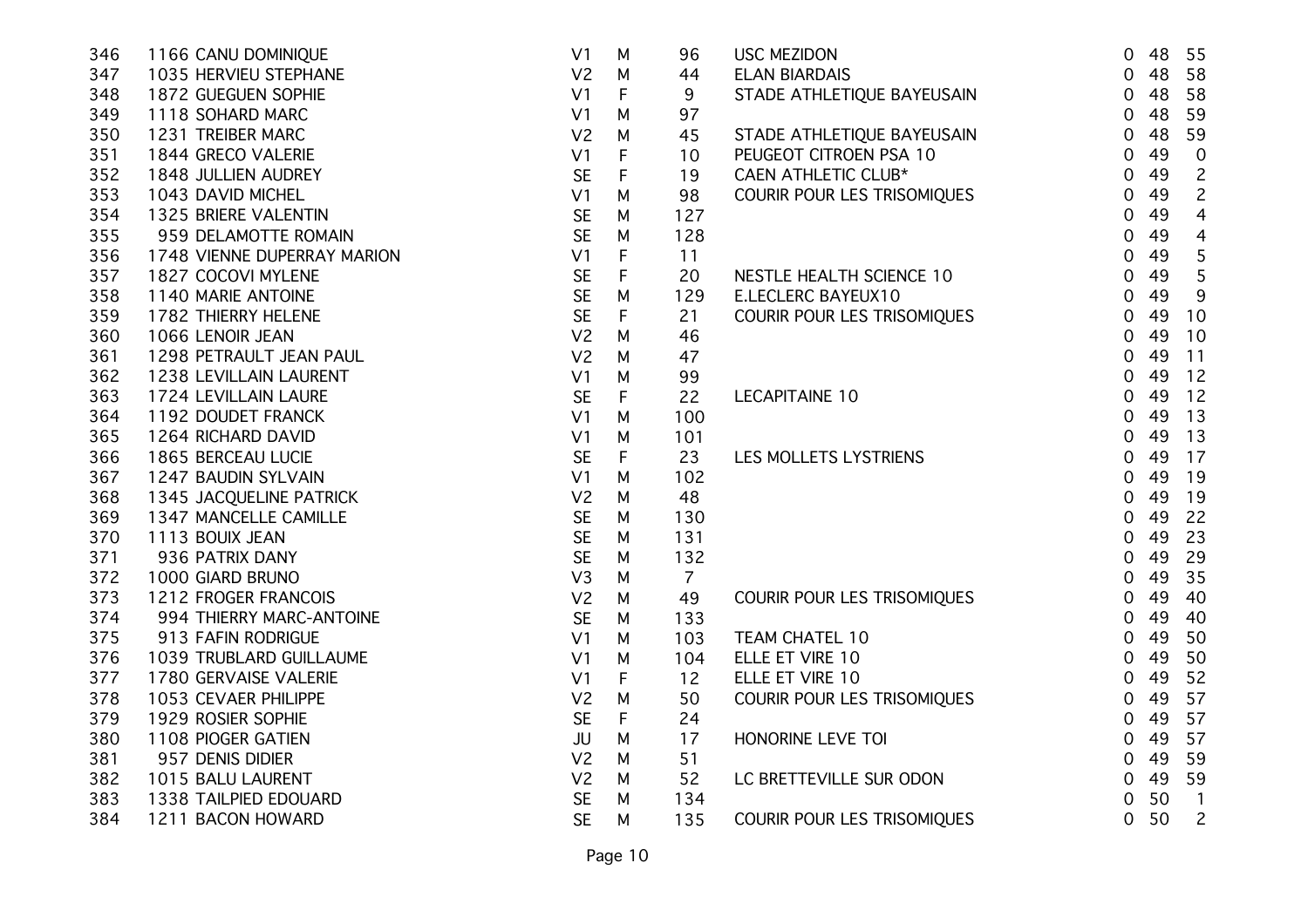| 385 | 876 SLIMAN ARNAUD         | <b>SE</b>      | M           | 136            |                                | 0              |    | 50 10          |
|-----|---------------------------|----------------|-------------|----------------|--------------------------------|----------------|----|----------------|
| 386 | 919 LECHEMINANT ERIC      | V <sub>2</sub> | M           | 53             |                                | 0              | 50 | 10             |
| 387 | 1370 LERENDU DOMINIQUE    | V <sub>2</sub> | M           | 54             |                                | 0              | 50 | 10             |
| 388 | 1337 LAPAINTEUR MICHEL    | V <sub>3</sub> | M           | 8              |                                | $\mathbf 0$    | 50 | 13             |
| 389 | 1841 PIERRON EMILIE       | <b>SE</b>      | F           | 25             |                                | 0              | 50 | 13             |
| 390 | 1158 VILLEDIEU PIERRE     | V <sub>1</sub> | М           | 105            |                                | $\mathbf 0$    | 50 | 14             |
| 391 | 1127 BOUTELOUP JULIEN     | <b>SE</b>      | M           | 137            | S/L ESTUAIRE DE LA DIVES ATHLE | 0              | 50 | 14             |
| 392 | 1213 BERTIER GUILLAUME    | V <sub>1</sub> | M           | 106            | LES MOLLETS LYSTRIENS          | $\mathbf 0$    | 50 | 15             |
| 393 | 1091 BARBET DAVID         | V <sub>1</sub> | M           | 107            | EXAEQUO CDS 10                 | $\mathbf 0$    | 50 | 15             |
| 394 | 1327 CHERCHI LAURENT      | <b>SE</b>      | M           | 138            |                                | $\mathbf 0$    | 50 | 19             |
| 395 | 1877 LAMY JULIE           | <b>JU</b>      | $\mathsf F$ | $\overline{c}$ | BAYEUX JEANNE D ARC            | $\mathbf 0$    | 50 | 22             |
| 396 | 1787 VICQUELIN CLAUDINE   | V <sub>3</sub> | F           | $\mathbf{2}$   | COURIR POUR LES TRISOMIQUES    | $\mathbf 0$    | 50 | 23             |
| 397 | 1731 DOUCHIN HÉLÈNE       | V <sub>1</sub> | F           | 13             |                                | 0              | 50 | 24             |
| 398 | 982 TRONCON CHRISTOPHE    | V <sub>2</sub> | M           | 55             | LE SOURIRE DE JUSTINE          | $\mathbf 0$    | 50 | 25             |
| 399 | 1857 GAIGNON ADELINE      | <b>SE</b>      | F           | 26             | <b>USC MEZIDON</b>             | 0              | 50 | 27             |
| 400 | 1214 AGNES BERENGER       | V <sub>1</sub> | M           | 108            | LES MOLLETS LYSTRIENS          | $\overline{0}$ | 50 | 27             |
| 401 | 916 LAUNAY QUENTIN        | <b>SE</b>      | M           | 139            | EA MONDEVILLE HEROUVILLE*      | $\mathbf 0$    | 50 | 28             |
| 402 | 1146 NICOLLE FREDERIC     | <b>SE</b>      | M           | 140            | E.LECLERC BAYEUX10             | $\mathbf 0$    | 50 | 31             |
| 403 | 1253 COMPERE ROMAIN       | <b>SE</b>      | M           | 141            | <b>SOLETRANS</b>               | $\mathbf 0$    | 50 | 32             |
| 404 | 1735 VALABLE SEVERINE     | V1             | F           | 14             | CL COLOMBELLES                 | $\mathbf 0$    | 50 | 32             |
| 405 | 1817 HAVEL ÉMILIE         | <b>SE</b>      | F           | 27             |                                | $\mathbf 0$    | 50 | 39             |
| 406 | 1752 CONARD FREDETTE      | V <sub>3</sub> | F           | 3              | PONT-AUDEMER AC                | $\mathbf 0$    | 50 | 44             |
| 407 | 927 THOMASSE BERNARD      | V <sub>3</sub> | M           | 9              |                                | $\mathbf 0$    | 50 | 47             |
| 408 | 1103 LANCELLE JEROME      | V <sub>1</sub> | M           | 109            |                                | $\mathbf 0$    | 50 | 48             |
| 409 | 1783 GODEY EMILIE         | V <sub>1</sub> | F           | 15             | COURIR POUR LES TRISOMIQUES    | $\overline{0}$ | 50 | 49             |
| 410 | 1120 LORRE JEAN-BERNARD   | V <sub>1</sub> | M           | 110            | COURIR POUR LES TRISOMIQUES    | $\mathbf 0$    | 50 | 50             |
| 411 | 1195 DERVAL LAURENT       | V <sub>1</sub> | M           | 111            |                                | $\mathbf 0$    | 50 | 50             |
| 412 | 938 BEAUFILS EMMANUEL     | <b>SE</b>      | M           | 142            |                                | 0              | 50 | 57             |
| 413 | 1199 LECORDIER PASCAL     | V <sub>2</sub> | M           | 56             |                                | 0              | 51 | $\mathbf 0$    |
| 414 | 1173 JULIEN JACQUES       | V3             | M           | 10             | PEUGEOT CITROEN PSA 10         | 0              | 51 | $\mathbf{1}$   |
| 415 | 1379 TOUBOR VINCENT       | <b>SE</b>      | M           | 143            |                                | $\mathbf 0$    | 51 | $\overline{7}$ |
| 416 | 1099 HÉTROIT MAXIME       | <b>SE</b>      | M           | 144            |                                | $\mathbf 0$    | 51 | $\overline{7}$ |
| 417 | 1907 FAUVEL CLAIRE EMILIE | <b>SE</b>      | F           | 28             |                                | $\mathbf 0$    | 51 | 11             |
| 418 | 1280 OSSEMONT GLENN       | JU             | M           | 18             |                                | 0              | 51 | 12             |
| 419 | 1928 LE BARON CHRISTELLE  | V <sub>1</sub> | F           | 16             |                                | $\mathbf 0$    | 51 | 14             |
| 420 | 1899 ALCAINA LESLIE       | <b>SE</b>      | F           | 29             |                                | $\mathbf 0$    | 51 | 16             |
| 421 | 1330 OZANNE THIERRY       | V <sub>2</sub> | M           | 57             |                                | $\mathbf 0$    | 51 | 17             |
| 422 | 1200 TROUSSICOT RÉGIS     | V <sub>1</sub> | M           | 112            |                                | 0              | 51 | 19             |
| 423 | 1772 JAY MARION           | <b>SE</b>      | F           | 30             | LC BRETTEVILLE SUR ODON        | 0              | 51 | 19             |
|     |                           |                |             |                |                                |                |    |                |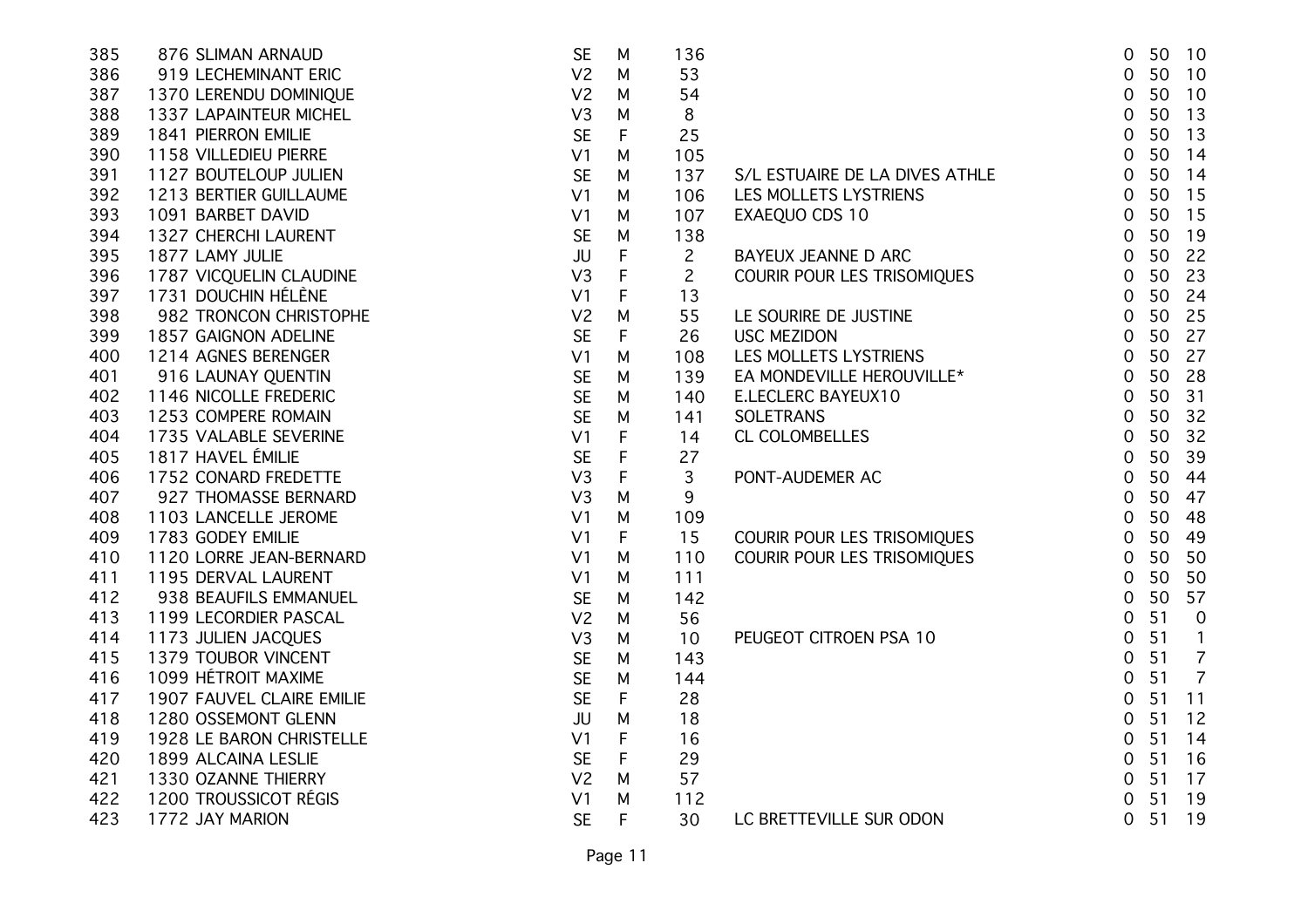| 424 | 1831 BELIERES SEVERINE       | <b>SE</b>      | $\mathsf F$ | 31             | E.LECLERC BAYEUX10                 | 51<br>0                 | 20             |
|-----|------------------------------|----------------|-------------|----------------|------------------------------------|-------------------------|----------------|
| 425 | 941 FLEURY CHRISTIAN         | V3             | M           | 11             | S/L BA COUTANCES                   | 51<br>$\mathbf 0$       | 25             |
| 426 | 1263 LIEGEARD DAMIEN         | <b>SE</b>      | M           | 145            |                                    | 51<br>$\mathbf 0$       | 26             |
| 427 | 923 BOUMEDINE SAMI           | <b>ES</b>      | M           | 23             |                                    | 51<br>0                 | 26             |
| 428 | 1335 LARCHER JEAN BENOIT     | <b>SE</b>      | M           | 146            |                                    | 51<br>0                 | 32             |
| 429 | 1909 GUIBERT CAMILLE         | <b>SE</b>      | F           | 32             |                                    | 51<br>0                 | 34             |
| 430 | 1219 MUSUALU BERNARD         | V <sub>3</sub> | M           | 12             | S/L U.S.O MONDEVILLE               | 51<br>$\overline{0}$    | 35             |
| 431 | 1339 NOUET FRANCOIS          | V <sub>1</sub> | M           | 113            |                                    | 51<br>$\overline{0}$    | 39             |
| 432 | 1056 CRANCE SYLVAIN          | <b>SE</b>      | M           | 147            | COURIR POUR LES TRISOMIQUES        | 51<br>$\overline{0}$    | 39             |
| 433 | 1177 DEROBERT SEBASTIEN      | V <sub>1</sub> | M           | 114            | <b>CAEN ATHLETIC CLUB*</b>         | 51<br>$\mathbf 0$       | 42             |
| 434 | 1048 ROUDIER VINCENT         | V <sub>1</sub> | M           | 115            | COURIR POUR LES TRISOMIQUES        | 51<br>$\mathbf 0$       | 43             |
| 435 | 908 LEPRINCE STÉPHANE        | V <sub>1</sub> | M           | 116            |                                    | 51<br>$\overline{0}$    | 43             |
| 436 | 1898 SAVARY NATHALIE         | V <sub>2</sub> | F           | $\overline{2}$ | S/L CLUB SPORTIF CARENTANAIS       | 51<br>$\overline{0}$    | 45             |
| 437 | 996 LÉZORAY OLIVIER          | V <sub>1</sub> | M           | 117            |                                    | 51<br>$\overline{0}$    | 45             |
| 438 | 1779 LECHEVALIER AGATHE      | <b>SE</b>      | F           | 33             | ELLE ET VIRE 10                    | 51<br>$\overline{0}$    | 47             |
| 439 | 1786 COLIN DEMOULIN SEVERINE | V <sub>1</sub> | F           | 17             | COURIR POUR LES TRISOMIQUES        | 51<br>$\mathbf 0$       | 47             |
| 440 | 1710 ANCEL LEMONNIER CAROLE  | V <sub>2</sub> | F           | 3              |                                    | 51<br>0                 | 48             |
| 441 | 988 TANQUEREL CLAUDE         | <b>SE</b>      | M           | 148            | LE SOURIRE DE JUSTINE              | 51<br>$\mathbf 0$       | 54             |
| 442 | 1133 CASSIGNEUL DANIEL       | V <sub>3</sub> | M           | 13             | <b>LA TRIBU ATHLETICS</b>          | 52<br>$\mathbf 0$       | $\overline{0}$ |
| 443 | 975 THIEBEAUX CHRISTOPHER    | <b>SE</b>      | M           | 149            |                                    | 52<br>0                 | $\mathbf 0$    |
| 444 | 1931 LEGAC EMILIE            | <b>SE</b>      | F.          | 34             |                                    | 52<br>$\mathbf 0$       | $\overline{c}$ |
| 445 | 1394 PRAQUIN ALEXIS          | <b>SE</b>      | M           | 150            |                                    | 52<br>0                 | $\mathbf{3}$   |
| 446 | 1921 SOHIER ELODIE           | <b>SE</b>      | F           | 35             |                                    | 52<br>0                 | $\mathbf{3}$   |
| 447 | 1161 CARVILLE RÉMI           | <b>SE</b>      | M           | 151            |                                    | 52<br>$\mathbf 0$       | $\overline{7}$ |
| 448 | 1895 MAUGER CATHERINE        | V <sub>2</sub> | F           | $\overline{4}$ | S/L CLUB SPORTIF CARENTANAIS       | 52<br>10<br>$\mathbf 0$ |                |
| 449 | 1838 PORET AMELIE            | <b>SE</b>      | F           | 36             |                                    | 52<br>10<br>$\mathbf 0$ |                |
| 450 | 1823 JOURDAIN CHANTAL        | V <sub>2</sub> | F           | 5              | <b>VILLERS BOCAGE ENDURANCE 14</b> | 52 10<br>$\mathbf 0$    |                |
| 451 | 1885 VIVIEN ZÉLIE            | <b>SE</b>      | F           | 37             |                                    | 52 11<br>$\mathbf 0$    |                |
| 452 | 1746 LEBOSSE MARIETTE        | V <sub>1</sub> | F           | 18             |                                    | 52 13<br>$\mathbf 0$    |                |
| 453 | 1908 CHENOT MAGALIE          | <b>SE</b>      | F           | 38             |                                    | 52<br>14<br>$\mathbf 0$ |                |
| 454 | 1143 YVER ROMAIN             | <b>SE</b>      | M           | 152            | E.LECLERC BAYEUX10                 | 52 15<br>$\mathbf 0$    |                |
| 455 | 1917 RICORDEAU ALICE         | <b>SE</b>      | F           | 39             |                                    | 52 17<br>$\mathbf 0$    |                |
| 456 | 944 SUZANNE THOMAS           | <b>SE</b>      | M           | 153            | HONORINE LEVE TOI                  | 52 22<br>$\overline{0}$ |                |
| 457 | 986 BAUDRE JEAN PIERRE       | V <sub>2</sub> | M           | 58             | LE SOURIRE DE JUSTINE              | 52 26<br>$\mathbf 0$    |                |
| 458 | 1866 MARIE VANESSA           | V <sub>1</sub> | F           | 19             | LES MOLLETS LYSTRIENS              | 52 28<br>$\mathbf 0$    |                |
| 459 | 1384 LE ROY CEDRIC           | <b>SE</b>      | M           | 154            |                                    | 52 32<br>$\mathbf 0$    |                |
| 460 | <b>1800 TOUTAIN SANDRINE</b> | <b>SE</b>      | F           | 40             | C. D'ATHLETISME CONDE-TORIGNI      | 52 38<br>$\overline{0}$ |                |
| 461 | 1846 MOREAU SANDRINE         | V <sub>1</sub> | F           | 20             | PEUGEOT CITROEN PSA 10             | 52 40<br>$\overline{0}$ |                |
| 462 | 1172 MOREAU PATRICE          | V <sub>1</sub> | M           | 118            | PEUGEOT CITROEN PSA 10             | 52 40<br>$\overline{0}$ |                |
|     |                              |                |             |                |                                    |                         |                |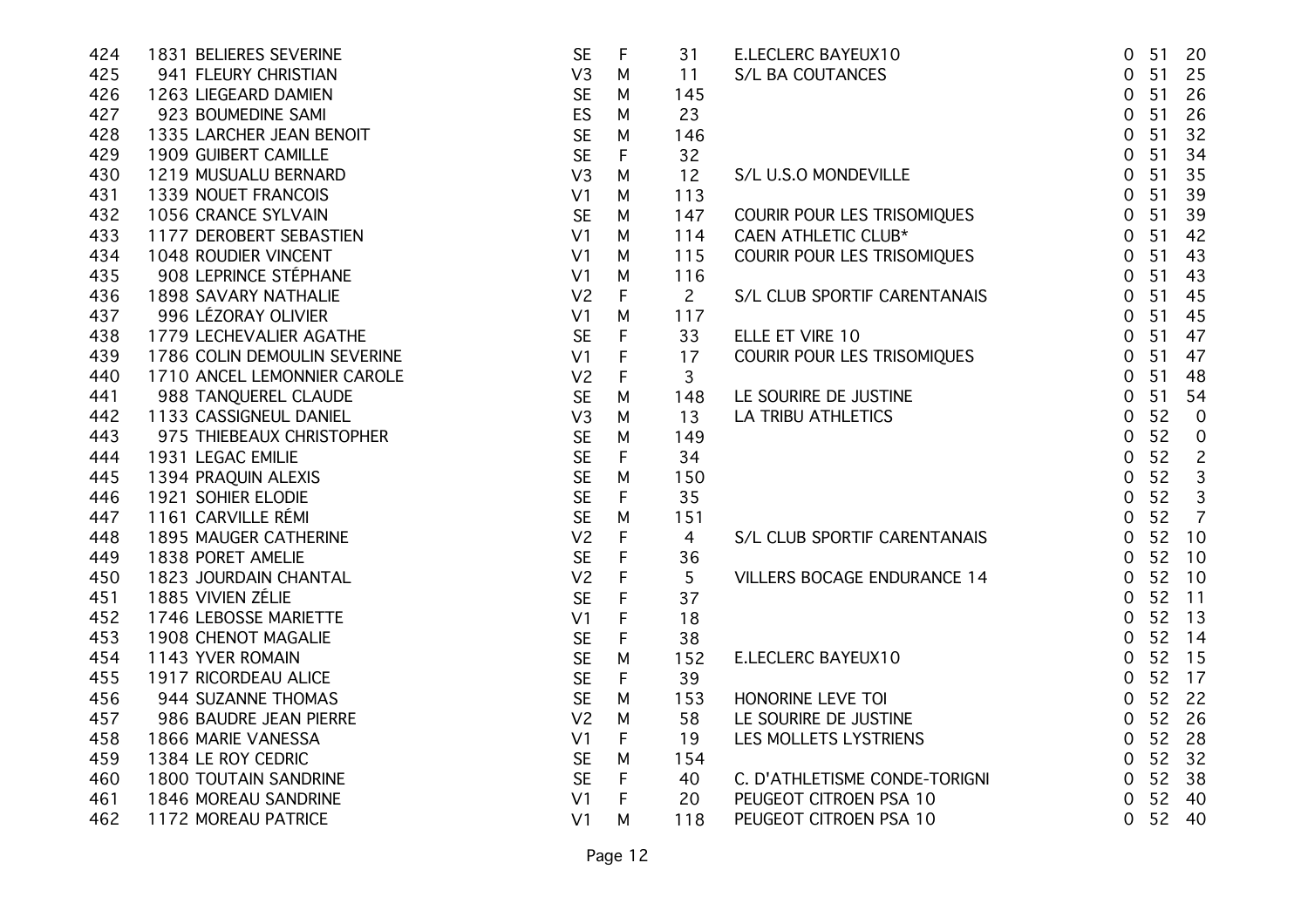| 463 | 1105 GRIVEL YVAN             | V <sub>1</sub> | M           | 119            |                                         | $\overline{0}$ | 52 41 |                 |
|-----|------------------------------|----------------|-------------|----------------|-----------------------------------------|----------------|-------|-----------------|
| 464 | 1811 BEAUPIN GLADYS          | V <sub>1</sub> | $\mathsf F$ | 21             |                                         | $\overline{0}$ | 52    | 41              |
| 465 | 1340 DEMOULIN CYRIL          | V <sub>1</sub> | M           | 120            |                                         | $\overline{0}$ | 52    | -42             |
| 466 | 1342 BALACKI STEPHAN         | V <sub>1</sub> | M           | 121            |                                         | $\overline{0}$ | 52    | 50              |
| 467 | 1045 PERROT EMMANUEL         | V <sub>1</sub> | M           | 122            | COURIR POUR LES TRISOMIQUES             | $\overline{0}$ | 52    | 50              |
| 468 | 1297 TAILPIED FREDERIC       | V <sub>2</sub> | М           | 59             |                                         | $\overline{0}$ | 52    | 52              |
| 469 | 979 DUFRESNES ERIC           | V <sub>1</sub> | М           | 123            | LE SOURIRE DE JUSTINE                   | $\mathbf 0$    | 52    | 53              |
| 470 | 1135 DELEERSNYDER CHRISTOPHE | <b>SE</b>      | M           | 155            | <b>LA TRIBU ATHLETICS</b>               | 0              | 52    | 54              |
| 471 | 1842 BIHEL ESTELLE           | <b>SE</b>      | F           | 41             |                                         | $\overline{0}$ | 52    | 55              |
| 472 | 1332 OUTREQUIN ALAIN         | V <sub>2</sub> | M           | 60             |                                         | $\overline{0}$ | 52    | 55              |
| 473 | 1074 DESRAME MATHIEU         | V <sub>1</sub> | M           | 124            | EXAEQUO CDS 10                          | $\overline{0}$ | 52    | 58              |
| 474 | 1090 FESTOU ANDRE            | V <sub>2</sub> | M           | 61             | EXAEQUO CDS 10                          | $\overline{0}$ | 52    | 58              |
| 475 | 1304 ALI BABA                | V <sub>2</sub> | M           | 62             |                                         | $\mathbf 0$    | 53    | $\overline{c}$  |
| 476 | 1012 BERREBI VICTOR          | <b>SE</b>      | M           | 156            |                                         | $\overline{0}$ | 53    | $6\phantom{1}6$ |
| 477 | 1284 CHAN TSIN ALAIN         | V <sub>3</sub> | M           | 14             |                                         | $\overline{0}$ | 53    | 9               |
| 478 | 1753 SOURDON JOSYANE         | V <sub>4</sub> | F           | $\mathbf{1}$   | GA COMMUNAUTE SAINT ROMAIN              | $\overline{0}$ | 53    | 11              |
| 479 | 948 CRUCHON GUILLAUME        | <b>SE</b>      | M           | 157            |                                         | $\overline{0}$ | 53    | 13              |
| 480 | 1882 HUET SERVANNE           | V <sub>2</sub> | F           | 6              |                                         | $\overline{0}$ | 53    | 15              |
| 481 | 1773 JAY SOPHIE              | <b>SE</b>      | F           | 42             | LC BRETTEVILLE SUR ODON                 | $\overline{0}$ | 53    | 19              |
| 482 | 1393 PIGEON THIERRY          | V <sub>2</sub> | M           | 63             |                                         | $\overline{0}$ | 53    | 21              |
| 483 | 1334 DEZETTE WILLY           | V <sub>1</sub> | M           | 125            |                                         | $\overline{0}$ | 53    | 28              |
| 484 | 1106 LEPROVOST NICOLAS       | <b>SE</b>      | M           | 158            |                                         | $\overline{0}$ | 53    | 31              |
| 485 | 1027 SALLES JEAN YVES        | V <sub>2</sub> | M           | 64             |                                         | $\overline{0}$ | 53    | 36              |
| 486 | 931 CHESNAY OLIVIER          | V <sub>2</sub> | M           | 65             | BAYEUX SAPEURS POMPIERS 10              | $\overline{0}$ | 53    | 36              |
| 487 | 1812 LECERF SONIA            | V <sub>1</sub> | F           | 22             |                                         | $\overline{0}$ | 53    | 38              |
| 488 | 1822 CARABAJAL PATRICIA      | V <sub>2</sub> | F           | $\overline{7}$ |                                         | $\overline{0}$ | 53    | 38              |
| 489 | 937 BERNÈDE ARNAUD           | V <sub>1</sub> | М           | 126            |                                         | $\overline{0}$ | 53    | 40              |
| 490 | 1876 VERY CORNELIE           | <b>SE</b>      | F           | 43             |                                         | $\mathbf 0$    | 53    | 44              |
| 491 | 1239 BAISNEE ERIC            | V <sub>1</sub> | M           | 127            |                                         | $\overline{0}$ | 53    | 49              |
| 492 | 1136 MONROCQ MATTHIEU        | <b>SE</b>      | M           | 159            | <b>LA TRIBU ATHLETICS</b>               | $\overline{0}$ | 53    | 52              |
| 493 | 1894 LEVEEL VALERIE          | V <sub>2</sub> | F           | 8              | S/L CLUB SPORTIF CARENTANAIS            | $\overline{0}$ | 53    | 54              |
| 494 | 1174 CASTEL YANN             | V <sub>1</sub> | M           | 128            |                                         | $\overline{0}$ | 53    | 59              |
| 495 | 920 FOUQUES PASCAL           | V <sub>2</sub> | M           | 66             |                                         | $\overline{0}$ | 54    | $\mathbf{3}$    |
| 496 | 1919 LUBIN INGRID            | V <sub>1</sub> | F           | 23             |                                         | 0              | 54    | $6\phantom{1}6$ |
| 497 | 1374 BICHAIN LAURENT         | V <sub>1</sub> | M           | 129            |                                         | 0              | 54    | 6               |
| 498 | 1835 PATRIER ELISE           | ES             | F           | 8              | ENCORE UN GRAND MOMENT DE SPORT A THERE | $\overline{O}$ | 54    | 14              |
| 499 | 1860 LEBAILLY ODILE          | V <sub>3</sub> | F           | 4              | S/L U.S.O MONDEVILLE                    | $\overline{0}$ | 54    | 14              |
| 500 | 1810 MALHERBE PAULINE        | <b>SE</b>      | F           | 44             |                                         | 0              | 54    | 15              |
| 501 | 1912 LOUISE LISA             | <b>SE</b>      | F           | 45             |                                         | 0              | 54    | 15              |
|     |                              |                |             |                |                                         |                |       |                 |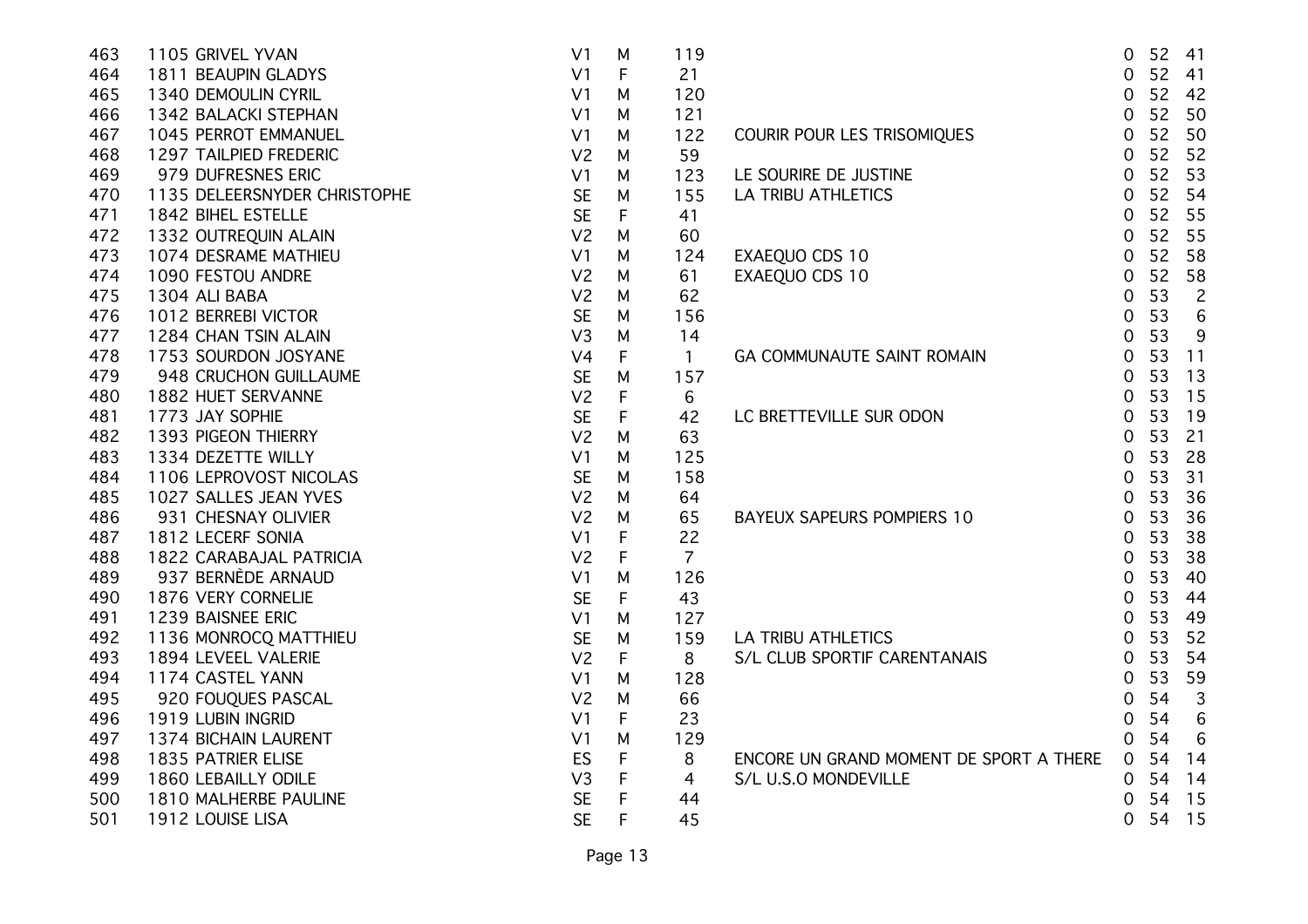| 502 | 1344 DARCEL STEVEN         | <b>SE</b>      | M            | 160 |                             | 54<br>16<br>0              |
|-----|----------------------------|----------------|--------------|-----|-----------------------------|----------------------------|
| 503 | 1112 ROHAUT THIERRY        | V <sub>2</sub> | M            | 67  | S/L JOGGING CLUB NIEULAIS   | 54<br>19<br>0              |
| 504 | 1305 HARDY AURELIEN        | ES             | M            | 24  |                             | 54<br>20<br>0              |
| 505 | 1910 GUILLOT MARGAUX       | <b>SE</b>      | F            | 46  |                             | 54<br>21<br>0              |
| 506 | 1005 GAMBINI DIDIER        | V <sub>3</sub> | M            | 15  |                             | 54<br>22<br>0              |
| 507 | 1331 GUILLOT JEAN PAUL     | V <sub>2</sub> | M            | 68  |                             | 54<br>22<br>0              |
| 508 | 966 FOURNIER SYLVAIN       | <b>SE</b>      | M            | 161 |                             | 54<br>28<br>0              |
| 509 | 869 BENOIT EMMANUEL        | <b>SE</b>      | M            | 162 |                             | 54<br>29<br>0              |
| 510 | 926 LONS DIDIER            | V <sub>2</sub> | M            | 69  |                             | 54<br>29<br>$\mathbf 0$    |
| 511 | 1820 BARBOT MAGALI         | <b>SE</b>      | F            | 47  |                             | 54<br>32<br>0              |
| 512 | 1740 FRANCOISE JESSICA     | <b>SE</b>      | F            | 48  |                             | 54<br>33<br>0              |
| 513 | 1791 SURCOUF VALERIE       | V <sub>1</sub> | F            | 24  | COURIR POUR LES TRISOMIQUES | 33<br>54<br>0              |
| 514 | 970 CAILLEAU ALEXANDRE     | <b>SE</b>      | M            | 163 |                             | 54<br>33<br>0              |
| 515 | 1052 SURCOUF VINCENT       | V <sub>1</sub> | M            | 130 | COURIR POUR LES TRISOMIQUES | 54<br>34<br>0              |
| 516 | 868 ROYET PASCAL           | V <sub>1</sub> | M            | 131 |                             | 37<br>54<br>0              |
| 517 | 1775 LESSIEU SYLVIE        | V <sub>2</sub> | F            | 9   | LC BRETTEVILLE SUR ODON     | 54<br>38<br>0              |
| 518 | 1850 MARIE EMILIE          | <b>SE</b>      | F            | 49  | <b>RENAULT TRUCKS 10</b>    | 54<br>0<br>44              |
| 519 | 1265 ISRAËL RONAN          | <b>SE</b>      | M            | 164 |                             | 54<br>46<br>0              |
| 520 | 1007 JULIEN CHRISTOPHE     | V <sub>1</sub> | M            | 132 |                             | 54<br>47<br>0              |
| 521 | 1911 BONNESOEUR EMMANUELLE | V <sub>1</sub> | F            | 25  |                             | 54<br>47<br>0              |
| 522 | 1029 LETEINTURIER BASTIEN  | JU             | M            | 19  |                             | 54<br>52<br>0              |
| 523 | 1157 LEMAU BRIAC           | V <sub>1</sub> | M            | 133 |                             | 54<br>58<br>0              |
| 524 | 1020 GUIOC JACKY           | V <sub>3</sub> | M            | 16  | LC BRETTEVILLE SUR ODON     | 55<br>$\overline{c}$<br>0  |
| 525 | 1847 DE GROULARD CHRISTINE | V <sub>1</sub> | $\mathsf F$  | 26  |                             | 55<br>5<br>0               |
| 526 | 1243 FRIN JULIEN           | <b>SE</b>      | M            | 165 |                             | 55<br>9<br>0               |
| 527 | 1741 COLETTE MARIE         | <b>SE</b>      | F            | 50  |                             | 55<br>10<br>0              |
| 528 | 1709 PUYAU ANNA            | <b>SE</b>      | F            | 51  |                             | 55<br>10<br>0              |
| 529 | 1072 RENAUD FABRICE        | V <sub>1</sub> | M            | 134 | EXAEQUO CDS 10              | 55<br>17<br>0              |
| 530 | 1087 SANFAUTE MATHIAS      | V <sub>1</sub> | M            | 135 | EXAEQUO CDS 10              | 55<br>17<br>0              |
| 531 | 1082 COUROIS RAPHAEL       | V <sub>1</sub> | M            | 136 | EXAEQUO CDS 10              | 55<br>17<br>0              |
| 532 | 1073 LUKACS EMERICK        | <b>SE</b>      | M            | 166 | EXAEQUO CSS/BSS 10          | 55<br>17<br>$\overline{0}$ |
| 533 | 1124 LASSEAUX JEAN MICHEL  | V3             | M            | 17  |                             | 55<br>19<br>0              |
| 534 | 1725 MARIE FANNY           | <b>SE</b>      | F            | 52  | <b>LECAPITAINE 10</b>       | 55<br>20<br>$\overline{0}$ |
| 535 | 1739 GAMBINI MYRIAM        | V <sub>1</sub> | $\mathsf F$  | 27  |                             | 55<br>0<br>20              |
| 536 | 940 GAMBINI STÉPHANE       | V <sub>1</sub> | M            | 137 |                             | 55<br>20<br>0              |
| 537 | 1041 MARTIN PHILIPPE       | V <sub>3</sub> | M            | 18  | COURIR POUR LES TRISOMIQUES | 55<br>21<br>0              |
| 538 | 1856 MARTIN ELISE          | <b>SE</b>      | $\mathsf{F}$ | 53  |                             | 55<br>21<br>0              |
| 539 | 1768 MORETTI CORINNE       | V <sub>2</sub> | F            | 10  |                             | 55<br>25<br>0              |
| 540 | 1926 MACAUX SARAH          | JU             | F            | 3   |                             | 55<br>32<br>0              |
|     |                            |                |              |     |                             |                            |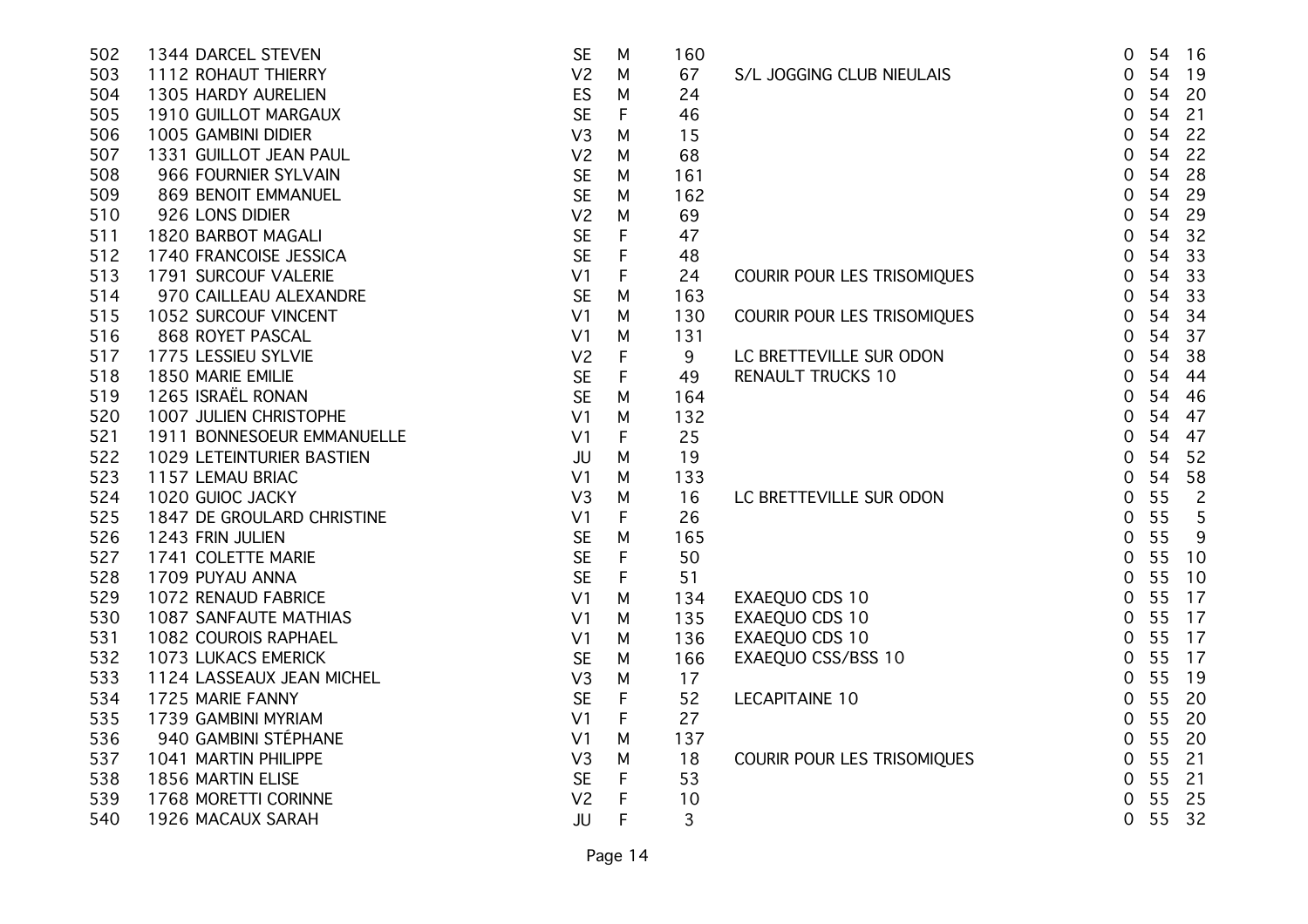| 541 | 1930 POGET AMELIE             | <b>SE</b>      | $\mathsf{F}$ | 54  |                               | 55<br>32<br>0                        |
|-----|-------------------------------|----------------|--------------|-----|-------------------------------|--------------------------------------|
| 542 | 1819 LEPAGE MARINE            | <b>SE</b>      | $\mathsf{F}$ | 55  |                               | 36<br>0<br>55                        |
| 543 | 1288 CHISLARD GUILLAUME       | <b>SE</b>      | M            | 167 |                               | 55<br>0<br>41                        |
| 544 | 962 LEBATARD RAPHAËL          | <b>SE</b>      | M            | 168 |                               | 43<br>0<br>55                        |
| 545 | 1734 HANICOT NATHALIE         | V <sub>2</sub> | F            | 11  |                               | 0<br>55<br>44                        |
| 546 | 1792 PICOT BEATRICE           | V <sub>2</sub> | F            | 12  | COURIR POUR LES TRISOMIQUES   | 55<br>44<br>0                        |
| 547 | 1869 DORÉ MARION              | <b>SE</b>      | F            | 56  |                               | 55<br>0<br>48                        |
| 548 | 1777 VIEL CECILE              | <b>SE</b>      | F            | 57  | LC BRETTEVILLE SUR ODON       | 55<br>56<br>0                        |
| 549 | 1383 DEROY JEAN CLAUDE        | V <sub>3</sub> | M            | 19  |                               | 55<br>59<br>0                        |
| 550 | 1799 EL HAGE KARINE           | V <sub>1</sub> | F            | 28  | <b>USC MEZIDON</b>            | 56<br>$\overline{7}$<br>0            |
| 551 | 980 HEBERT NICOLAS            | V <sub>1</sub> | M            | 138 | LE SOURIRE DE JUSTINE         | 56<br>25<br>0                        |
| 552 | 886 BALLEROY CHRISTOPHE       | V <sub>2</sub> | M            | 70  |                               | 56<br>32<br>0                        |
| 553 | 1905 FAVRE SYLVIE             | V <sub>2</sub> | F            | 13  |                               | 35<br>$\mathbf 0$<br>56              |
| 554 | 1821 MOTIR MICHELE            | V <sub>1</sub> | F            | 29  |                               | 56<br>36<br>0                        |
| 555 | 1825 GERARD GAELLE            | V <sub>1</sub> | F            | 30  |                               | 56<br>38<br>0                        |
| 556 | 1290 FOCHESATO LAURENT        | V <sub>1</sub> | M            | 139 | C. D'ATHLETISME CONDE-TORIGNI | 56<br>38<br>0                        |
| 557 | 1904 ARRIEU ANGELIQUE         | V <sub>1</sub> | F            | 31  |                               | 56<br>44<br>0                        |
| 558 | 1843 LIGER MATHILDE           | <b>SE</b>      | F            | 58  |                               | 56<br>45<br>0                        |
| 559 | 1851 LEBRET MARGAUX           | <b>SE</b>      | F            | 59  |                               | 56<br>46<br>0                        |
| 560 | 1927 FAUCONNIER LYDIE         | <b>SE</b>      | F            | 60  |                               | 56<br>47<br>0                        |
| 561 | 1355 QUESNEL BORIS            | <b>SE</b>      | M            | 169 |                               | 0<br>56<br>48                        |
| 562 | 1346 CHESNAY MATHIEU          | <b>SE</b>      | M            | 170 |                               | 56<br>55<br>0                        |
| 563 | 1044 MATYJA ALEXANDRE         | V <sub>1</sub> | M            | 140 | EXAEQUO CSS/BSS 10            | 57<br>0<br>56                        |
| 564 | 1854 PICOT NADÈGE             | <b>SE</b>      | F            | 61  |                               | 57<br>$\overline{0}$<br>$\mathbf{1}$ |
| 565 | 1115 CAILLOUX ISMAEL          | V <sub>1</sub> | M            | 141 |                               | 57<br>$\overline{c}$<br>0            |
| 566 | 951 DUVEY GILBERT             | V <sub>3</sub> | M            | 20  |                               | 57<br>$\overline{0}$<br>3            |
| 567 | 1248 OGER FRÉDÉRIC            | V <sub>1</sub> | M            | 142 |                               | 57<br>0<br>9                         |
| 568 | 935 BONNEMAINS DAVID          | V <sub>1</sub> | M            | 143 |                               | 57<br>0<br>9                         |
| 569 | 1723 AUBERT YASMINA           | <b>SE</b>      | F            | 62  |                               | 57<br>18<br>0                        |
| 570 | <b>1815 THIRIOT CHARLOTTE</b> | <b>SE</b>      | F            | 63  |                               | 57<br>20<br>0                        |
| 571 | 1730 VIEL VIRGINIE            | V <sub>1</sub> | F            | 32  |                               | 57<br>22<br>0                        |
| 572 | 1313 DUMONT MARC              | <b>SE</b>      | M            | 171 |                               | 57<br>0<br>24                        |
| 573 | 1736 FOLLIN ANAIS             | <b>SE</b>      | F            | 64  |                               | 57<br>24<br>0                        |
| 574 | 1834 VINCENT PERRINE          | <b>SE</b>      | $\mathsf{F}$ | 65  |                               | 25<br>0<br>57                        |
| 575 | 1729 RIVES ANNE               | <b>ES</b>      | $\mathsf F$  | 9   |                               | 57<br>$\mathbf 0$<br>30              |
| 576 | 1316 CULPIN CHRISTOPHE        | <b>SE</b>      | M            | 172 |                               | 57<br>31<br>0                        |
| 577 | 880 DOUCET CHRISTOPHE         | <b>SE</b>      | M            | 173 |                               | 57<br>$\mathbf 0$<br>- 34            |
| 578 | 1260 MAUGER DAMIEN            | <b>SE</b>      | м            | 174 |                               | 57<br>- 36<br>$\Omega$               |
| 579 | 922 TALVAST FLAVIEN           | <b>SE</b>      | м            | 175 |                               | 57<br>0<br>36                        |
|     |                               |                |              |     |                               |                                      |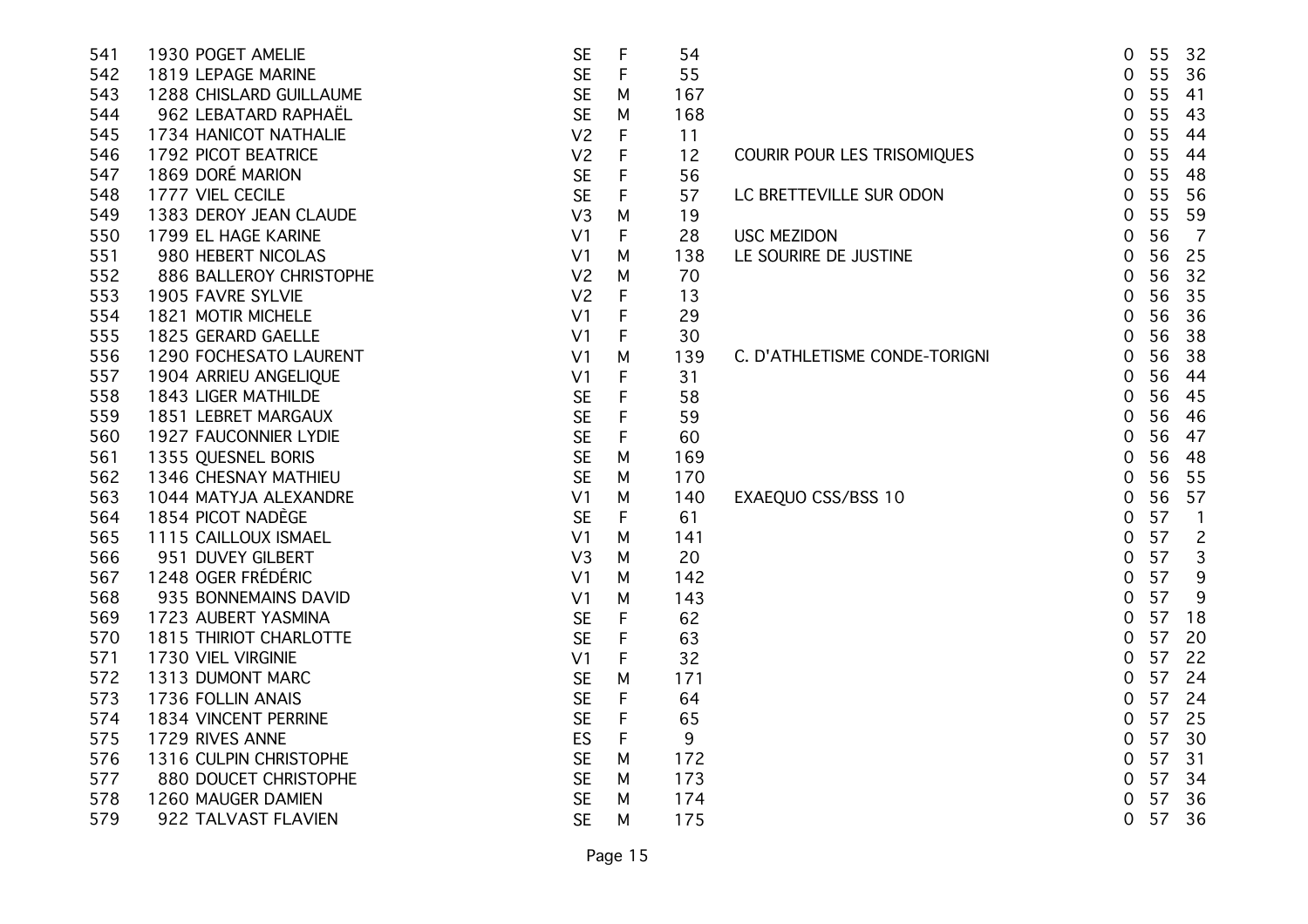| 580 | 925 BASSET CYRILLE             | <b>SE</b>      | М            | 176 |                                | 57 40<br>0           |                |
|-----|--------------------------------|----------------|--------------|-----|--------------------------------|----------------------|----------------|
| 581 | 1750 CAILLEAU LUCIE            | <b>SE</b>      | F            | 66  |                                | 57<br>0              | 41             |
| 582 | 904 CASTEL STEPHANE            | <b>SE</b>      | M            | 177 | <b>LECAPITAINE 10</b>          | 57<br>0              | 42             |
| 583 | 1083 LEFEVRE JEAN LUC          | V <sub>2</sub> | M            | 71  | EXAEQUO CSS/BSS 10             | 57<br>0              | 44             |
| 584 | 905 CHEVALLIER CHRISTOPHER     | <b>SE</b>      | M            | 178 | <b>LECAPITAINE 10</b>          | 57<br>$\overline{0}$ | 47             |
| 585 | 1743 MARIETTE HÉLÈNE           | <b>SE</b>      | $\mathsf{F}$ | 67  |                                | 57<br>0              | 51             |
| 586 | 1814 JULES ISABELLE            | V <sub>2</sub> | F            | 14  |                                | 57<br>0              | 51             |
| 587 | 1727 DEROBERT EMILIE           | <b>SE</b>      | F            | 68  | <b>LECAPITAINE 10</b>          | 57<br>0              | 52             |
| 588 | 1878 LAPRUNE VERONIQUE         | V <sub>2</sub> | $\mathsf F$  | 15  |                                | 57<br>0              | 52             |
| 589 | 899 HOMMET PATRICK             | V <sub>3</sub> | M            | 21  | <b>LECAPITAINE 10</b>          | 57<br>0              | 52             |
| 590 | 1713 PLOUHINEC TIPHAINE        | <b>SE</b>      | $\mathsf F$  | 69  |                                | 57<br>0              | 54             |
| 591 | 1922 FOUCHARD CHRISTINE        | V <sub>3</sub> | $\mathsf{F}$ | 5   |                                | 57<br>0              | 55             |
| 592 | 1156 AUBERT FRÉDÉRIC           | V <sub>1</sub> | M            | 144 |                                | 57<br>0              | 58             |
| 593 | 1797 GRANDMOUGIN SYLVIE        | V <sub>1</sub> | F            | 33  |                                | 58<br>0              | 5              |
| 594 | 1809 SUPERVIELLE ALINE         | <b>SE</b>      | F            | 70  |                                | 58<br>0              | $\overline{7}$ |
| 595 | 1228 CHARDON ERIC              | V <sub>2</sub> | M            | 72  | STADE ATHLETIQUE BAYEUSAIN     | 58<br>0              | $\overline{7}$ |
| 596 | 1764 FLORENTIN MATHILDE        | <b>SE</b>      | F            | 71  |                                | 58<br>0              | $\overline{7}$ |
| 597 | 1262 LAMY BENJAMIN             | JU             | M            | 20  |                                | 58<br>0              | 12             |
| 598 | 1261 LAMY VALENTIN             | ES             | M            | 25  |                                | 58<br>0              | 12             |
| 599 | 1873 LEJEUNE JULIE             | <b>SE</b>      | F            | 72  | FRIAL 10                       | 58<br>0              | 14             |
| 600 | 1285 LEMOIGNE MATHIEU          | V <sub>1</sub> | M            | 145 |                                | 58<br>0              | 15             |
| 601 | 1902 DEVILLEZ SOPHIE           | <b>SE</b>      | $\mathsf{F}$ | 73  |                                | 58<br>0              | -20            |
| 602 | 1901 PEPIN AURELIE             | <b>SE</b>      | $\mathsf F$  | 74  |                                | 58<br>0              | 20             |
| 603 | 1712 FEVRIER STÉPHANIE         | <b>SE</b>      | $\mathsf F$  | 75  |                                | 58<br>0              | 24             |
| 604 | 1824 JEAN-LEVREL GWENDOLINE    | <b>SE</b>      | $\mathsf F$  | 76  | S/L ESTUAIRE DE LA DIVES ATHLE | 58<br>0              | 32             |
| 605 | 1126 FAUVEL PASCAL             | V <sub>3</sub> | M            | 22  | S/L ESTUAIRE DE LA DIVES ATHLE | 58<br>0              | 33             |
| 606 | 942 BISSON FLORENT             | V <sub>1</sub> | M            | 146 |                                | 58<br>0              | 33             |
| 607 | 1802 DELOBEL ANNE JULIE        | <b>SE</b>      | $\mathsf{F}$ | 77  | EXAEQUO CSS/BSS 10             | 58<br>0              | 34             |
| 608 | 1089 LEBREC YANNICK            | V <sub>1</sub> | M            | 147 | EXAEQUO CDS 10                 | 58<br>0              | 35             |
| 609 | 1084 LEMACHE ANTOINE           | V <sub>2</sub> | M            | 73  | EXAEQUO CDS 10                 | 58<br>$\mathbf 0$    | 35             |
| 610 | 1077 CHILOU JEAN COME          | V <sub>1</sub> | M            | 148 | EXAEQUO CDS 10                 | 58<br>$\mathbf 0$    | 35             |
| 611 | 1093 TREMEAU FRANCOIS          | <b>SE</b>      | M            | 179 | EXAEQUO CDS 10                 | 58<br>0              | 35             |
| 612 | 1714 MADELAINE ESTELLE         | <b>SE</b>      | F            | 78  |                                | 58<br>0              | 40             |
| 613 | 1257 LEROSIER KEVIN            | <b>SE</b>      | M            | 180 |                                | 58<br>0              | 42             |
| 614 | 1883 MARCHAND EMELINE          | ES             | F            | 10  |                                | 58<br>0              | 43             |
| 615 | 947 COLETTE TONY               | <b>SE</b>      | M            | 181 |                                | 58<br>0              | 45             |
| 616 | 1064 DESTRE STÉPHANE           | V <sub>1</sub> | M            | 149 |                                | 58<br>0              | -46            |
| 617 | 1063 LE BARON NICOLAS          | V <sub>1</sub> | м            | 150 |                                | 58<br>0              | 47             |
| 618 | 1062 LEMANISSIER JEAN BAPTISTE | V <sub>1</sub> | M            | 151 |                                | 58<br>0              | 47             |
|     |                                |                |              |     |                                |                      |                |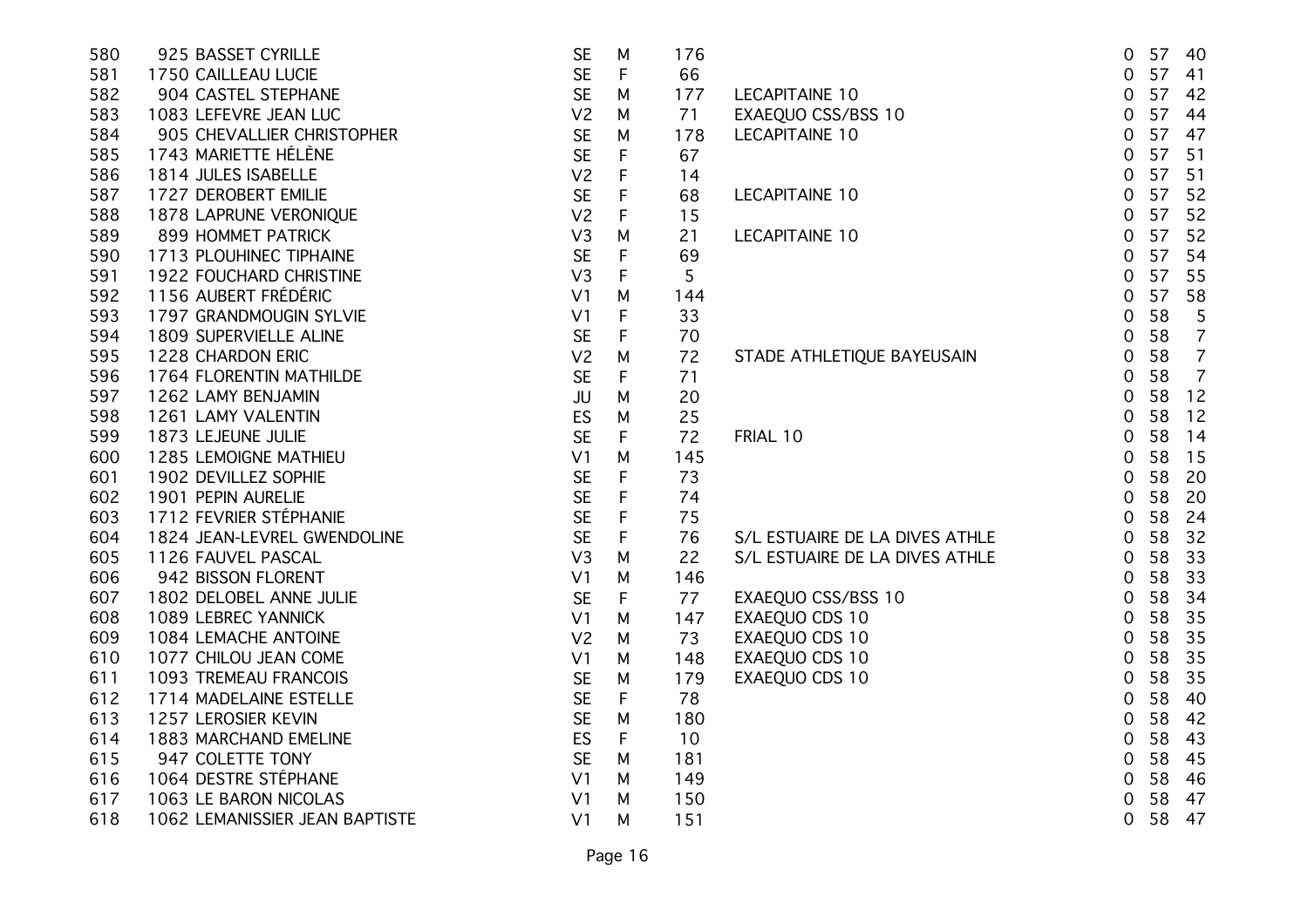| 619 | 1720 LE COQ BÉLINDA        | <b>SE</b>      | $\mathsf F$ | 79  |                                         | $\overline{0}$ | 58          | - 49           |
|-----|----------------------------|----------------|-------------|-----|-----------------------------------------|----------------|-------------|----------------|
| 620 | 946 FRANCOISE EMERIC       | V <sub>1</sub> | M           | 152 |                                         | $\overline{0}$ | 58          | 51             |
| 621 | 915 MARIE VICTOR           | V <sub>2</sub> | M           | 74  | <b>TEAM CHATEL 10</b>                   | $\mathbf 0$    | 58          | 51             |
| 622 | 1223 BERTAUX ALAIN         | V <sub>3</sub> | M           | 23  |                                         | $\overline{0}$ | 58          | 54             |
| 623 | 1789 GUERIN CATHERINE      | V <sub>1</sub> | F           | 34  | COURIR POUR LES TRISOMIQUES             | 0              | 58          | 56             |
| 624 | 1923 GERVAIS SYLVIANE      | V <sub>2</sub> | F           | 16  |                                         | 0              | 58          | 59             |
| 625 | 897 TANQUEREL DENIS        | <b>SE</b>      | M           | 182 |                                         | 0              | 59          | 3              |
| 626 | 1858 OUTIN VALERIE         | V <sub>1</sub> | F           | 35  |                                         | 0              | 59          | 4              |
| 627 | 1208 MARTIN JEAN MARIE     | V <sub>2</sub> | M           | 75  |                                         | $\overline{0}$ | 59          | 5              |
| 628 | 1801 LUKACS ANNE SOPHIE    | <b>SE</b>      | F           | 80  | EXAEQUO CSS/BSS 10                      | $\overline{0}$ | 59          | $\overline{7}$ |
| 629 | 1796 BESNARD LISE-MARIE    | V <sub>1</sub> | $\mathsf F$ | 36  |                                         | $\overline{0}$ | 59          | 10             |
| 630 | 1267 ROGER MICKAËL         | V <sub>1</sub> | M           | 153 |                                         | $\overline{0}$ | 59          | 10             |
| 631 | 1716 RENAULT DOROTHEE      | <b>SE</b>      | F           | 81  |                                         | $\mathbf 0$    | 59          | 11             |
| 632 | 890 DAREAU SÉBASTIEN       | V <sub>1</sub> | M           | 154 |                                         | $\overline{0}$ | 59          | 13             |
| 633 | 1852 VAUGEOIS ALEXANDRA    | V <sub>1</sub> | F           | 37  |                                         | $\overline{0}$ | 59          | 13             |
| 634 | 1760 L HOSTIS NOLWEN       | <b>SE</b>      | F           | 82  |                                         | $\overline{0}$ | 59          | 19             |
| 635 | 1853 LECARDONNEL CLARISSE  | <b>SE</b>      | F           | 83  |                                         | $\overline{0}$ | 59          | 19             |
| 636 | 1738 MADELAINE MARIE ELISE | <b>SE</b>      | F           | 84  |                                         | 0              | 59          | 19             |
| 637 | 1737 SEBIRE CORALIE        | <b>SE</b>      | $\mathsf F$ | 85  |                                         | $\overline{0}$ | 59          | 20             |
| 638 | 884 FESTOC EDOUARD         | <b>SE</b>      | M           | 183 |                                         | $\overline{0}$ | 59          | 21             |
| 639 | 1793 CASTEL GERALDINE      | V <sub>1</sub> | $\mathsf F$ | 38  | COURIR POUR LES TRISOMIQUES             | $\overline{0}$ | 59          | 29             |
| 640 | 1900 CORBIN FRANCOISE      | V <sub>2</sub> | $\mathsf F$ | 17  | HONORINE LEVE TOI                       | $\overline{0}$ | 59          | 29             |
| 641 | 1788 BROUZES AICHA         | V <sub>3</sub> | $\mathsf F$ | 6   | COURIR POUR LES TRISOMIQUES             | $\overline{0}$ | 59          | 32             |
| 642 | 1210 VINGTROIS DENIS       | V <sub>2</sub> | M           | 76  | COURIR POUR LES TRISOMIQUES             | $\overline{0}$ | 59          | 32             |
| 643 | 1282 LAVALLEY ADRIEN       | JU             | M           | 21  | ENCORE UN GRAND MOMENT DE SPORT A THERE | $\overline{0}$ | 59          | 48             |
| 644 | 1030 LEGALLOIS SYLVAIN     | V <sub>2</sub> | M           | 77  |                                         | 0              | 59          | 54             |
| 645 | 1101 CHATEAU JOHNNY        | V <sub>1</sub> | M           | 155 |                                         | 0              | 59          | 58             |
| 646 | 1832 LUCAS MARIE CLAIRE    | V <sub>1</sub> | F           | 39  | E.LECLERC BAYEUX10                      | 1              | $\mathbf 0$ | $\mathbf{1}$   |
| 647 | 1813 GUILLOUF FABIENNE     | V <sub>1</sub> | F           | 40  |                                         |                | 0           | $\overline{c}$ |
| 648 | 1880 BAUDIN VERONIQUE      | V <sub>1</sub> | F           | 41  |                                         |                | 0           | $\overline{c}$ |
| 649 | 1703 LE COADOU STÉPHANIE   | V <sub>1</sub> | F           | 42  |                                         |                | 0           | 3              |
| 650 | 1756 DESJOUIS NATHALIE     | <b>SE</b>      | $\mathsf F$ | 86  | LE SOURIRE DE JUSTINE                   | 1              | 0           | 9              |
| 651 | 1705 MERCHIERS ISABELLE    | V <sub>1</sub> | $\mathsf F$ | 43  |                                         | $\mathbf{1}$   | 0           | 11             |
| 652 | 1163 LACOLLEY PHILIPPE     | V <sub>2</sub> | M           | 78  |                                         | $\mathbf{1}$   | 0           | 13             |
| 653 | 1360 BLONDELLE CEDRIC      | <b>SE</b>      | M           | 184 |                                         | $\mathbf{1}$   | 0           | 14             |
| 654 | 1003 DEROCQ KEVIN          | <b>SE</b>      | M           | 185 | PIERCAN SAS 10                          | $\mathbf{1}$   | 0           | 15             |
| 655 | 1916 LECOEUR STEPHANIE     | <b>SE</b>      | F           | 87  |                                         | $\mathbf{1}$   | 0           | 15             |
| 656 | 1889 FREMANGER MARIE       | <b>SE</b>      | F           | 88  |                                         | 1              | 0           | 17             |
| 657 | 1001 LEROYER CHRISTOPHE    | V <sub>2</sub> | M           | 79  | PIERCAN SAS 10                          | $\mathbf{1}$   | 0           | 18             |
|     |                            |                |             |     |                                         |                |             |                |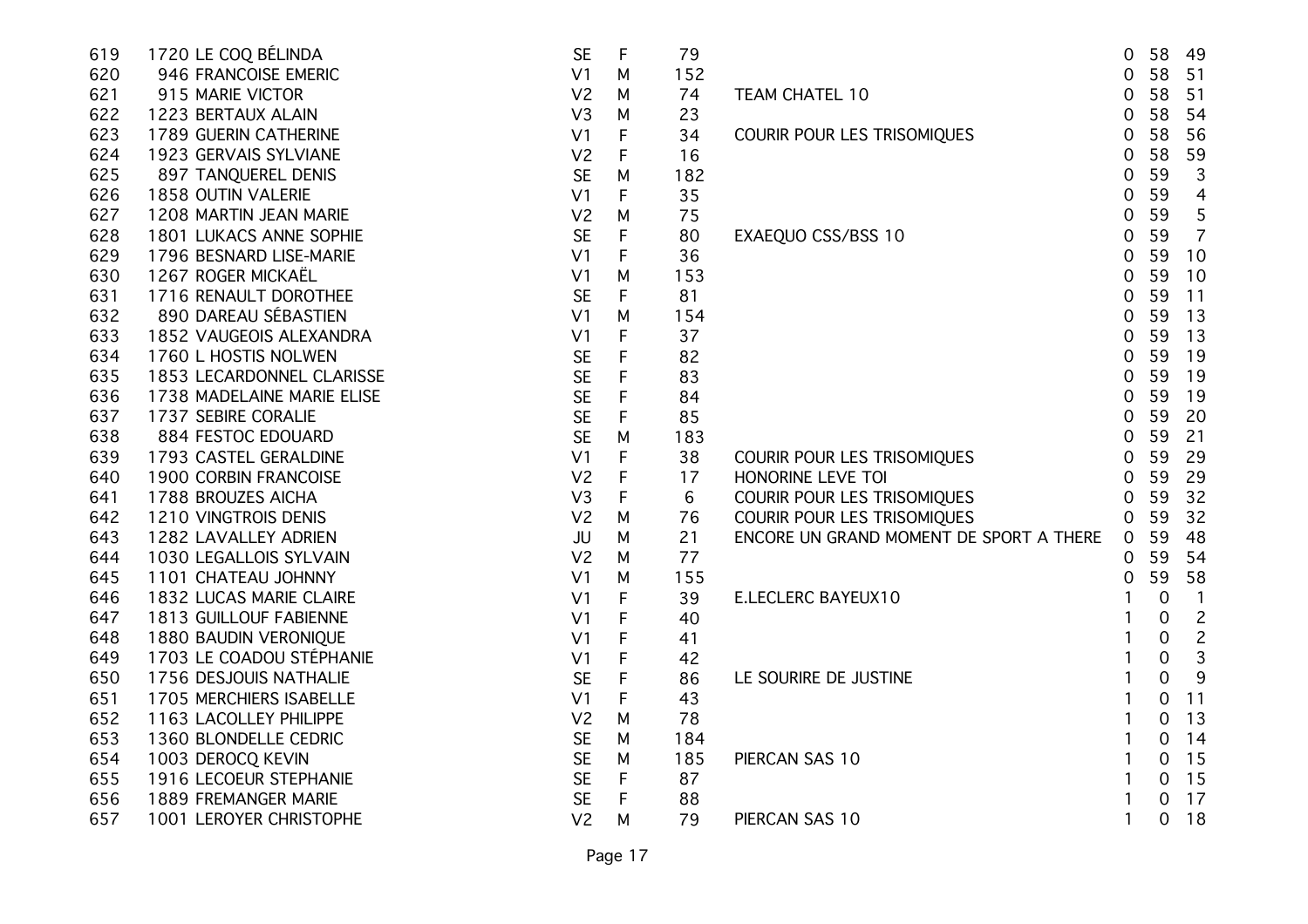| 658 | 1751 LUBIN DELPHINE       | <b>SE</b>      | $\mathsf{F}$ | 89             |                                | 1 | $\mathbf 0$    | 19             |
|-----|---------------------------|----------------|--------------|----------------|--------------------------------|---|----------------|----------------|
| 659 | 1295 PRUVOST PASCAL       | V <sub>2</sub> | M            | 80             |                                |   | $\Omega$       | 21             |
| 660 | 911 LECLAIR ERIC          | V <sub>1</sub> | M            | 156            | TEAM CHATEL 10                 |   | 0              | 30             |
| 661 | 1887 LOUAZE SANDRINE      | V <sub>1</sub> | $\mathsf F$  | 44             |                                |   | 0              | 32             |
| 662 | 1745 MORELLE AMELIE       | <b>SE</b>      | F            | 90             |                                |   | 0              | 35             |
| 663 | 1790 YOUF AMANDINE        | <b>SE</b>      | F            | 91             | COURIR POUR LES TRISOMIQUES    |   | 0              | 38             |
| 664 | 1798 LE MAROIS STEPHANIE  | <b>SE</b>      | $\mathsf F$  | 92             | <b>USC MEZIDON</b>             |   | $\Omega$       | 40             |
| 665 | 1125 PILLET CHRISTOPHE    | V <sub>3</sub> | M            | 24             | S/L ESTUAIRE DE LA DIVES ATHLE |   | 0              | 42             |
| 666 | 1855 LEROY GABRIELLE      | <b>SE</b>      | F            | 93             |                                |   | 0              | 44             |
| 667 | 1776 TORCHE HELENA        | V <sub>1</sub> | F            | 45             | LC BRETTEVILLE SUR ODON        |   | $\mathbf 0$    | 48             |
| 668 | 1906 DAVENET AURELIE      | V <sub>1</sub> | F            | 46             |                                |   | 1              | $\overline{c}$ |
| 669 | 1269 COLLAS SYLVAIN       | V <sub>1</sub> | M            | 157            |                                |   |                | 5              |
| 670 | 1818 MANGEANT CINDY       | <b>SE</b>      | F            | 94             |                                |   |                | 20             |
| 671 | 1763 LOCU ANNE            | V <sub>1</sub> | F            | 47             |                                |   |                | 22             |
| 672 | 1742 LOPEZ ALICIA         | <b>SE</b>      | F            | 95             |                                |   |                | 29             |
| 673 | 1803 FESTOU SOIZIK        | V <sub>2</sub> | $\mathsf{F}$ | 18             | EXAEQUO CSS/BSS 10             |   |                | 33             |
| 674 | 1762 KHAOUANI SAMIA       | <b>SE</b>      | F            | 96             |                                |   |                | 34             |
| 675 | 1155 CACHARD GWENAEL      | V <sub>1</sub> | M            | 158            |                                |   |                | 38             |
| 676 | 1840 CACHARD NINA         | <b>SE</b>      | F            | 97             |                                |   |                | 38             |
| 677 | 1033 MAUQUET BENOIT       | V <sub>2</sub> | M            | 81             |                                |   |                | 43             |
| 678 | 1302 ROULAND THIERRY      | V <sub>2</sub> | M            | 82             |                                |   |                | 43             |
| 679 | 1888 MARSAL HÉLÈNE        | V <sub>1</sub> | $\mathsf F$  | 48             |                                |   |                | 46             |
| 680 | 1892 DURANT MARION        | <b>SE</b>      | $\mathsf F$  | 98             |                                |   |                | 48             |
| 681 | 1744 DUVEY SYLVIANE       | V3             | F            | $\overline{7}$ |                                |   |                | 57             |
| 682 | 949 DE SAINT JORES GUY    | V <sub>4</sub> | M            | $\overline{c}$ | HONORINE LEVE TOI              |   |                | 59             |
| 683 | 1707 DELATTRE MÉLANIE     | <b>SE</b>      | F            | 99             |                                |   | $\overline{c}$ | 12             |
| 684 | 1312 DOCAGNE ARNAUD       | V <sub>1</sub> | M            | 159            |                                |   | $\overline{c}$ | 13             |
| 685 | 1769 LEQUERTIER GABRIELLE | <b>SE</b>      | $\mathsf{F}$ | 100            |                                |   | $\overline{c}$ | 14             |
| 686 | 1078 MALIVERT JACQUES     | V <sub>2</sub> | M            | 83             | EXAEQUO CSS/BSS 10             |   | 2              | 15             |
| 687 | 1086 FLORENTIN GILLES     | V <sub>2</sub> | M            | 84             | EXAEQUO CDS 10                 |   | 2              | 16             |
| 688 | 1080 CHAZAL FREDERIC      | V <sub>2</sub> | M            | 85             | EXAEQUO CSS/BSS 10             | 1 | $\overline{c}$ | 16             |
| 689 | 1893 SAVARY ISABELLE      | V <sub>2</sub> | F            | 19             | HONORINE LEVE TOI              | 1 | $\overline{c}$ | 32             |
| 690 | 1845 RAULT JULIE          | <b>SE</b>      | $\mathsf F$  | 101            | PEUGEOT CITROEN PSA 10         |   | $\overline{c}$ | 48             |
| 691 | 1749 BOCQUET NATHALIE     | V <sub>1</sub> | $\mathsf F$  | 49             |                                |   | $\overline{c}$ | 49             |
| 692 | 901 BURGES MICKAEL        | V <sub>1</sub> | M            | 160            | <b>LECAPITAINE 10</b>          |   | $\overline{c}$ | 52             |
| 693 | 910 DAVID ERIC            | V <sub>2</sub> | M            | 86             | TEAM CHATEL 10                 |   | 3              | 25             |
| 694 | 1886 LECAMPION AURÉLIE    | <b>SE</b>      | F            | 102            |                                |   | 3              | 33             |
| 695 | 1874 BONNEMAINS KARINE    | <b>SE</b>      | F            | 103            | FRIAL 10                       |   | 3              | 34             |
| 696 | 1164 FAUTRAT LOUIS        | V <sub>4</sub> | M            | 3              |                                | 1 | 3              | 35             |
|     |                           |                |              |                |                                |   |                |                |